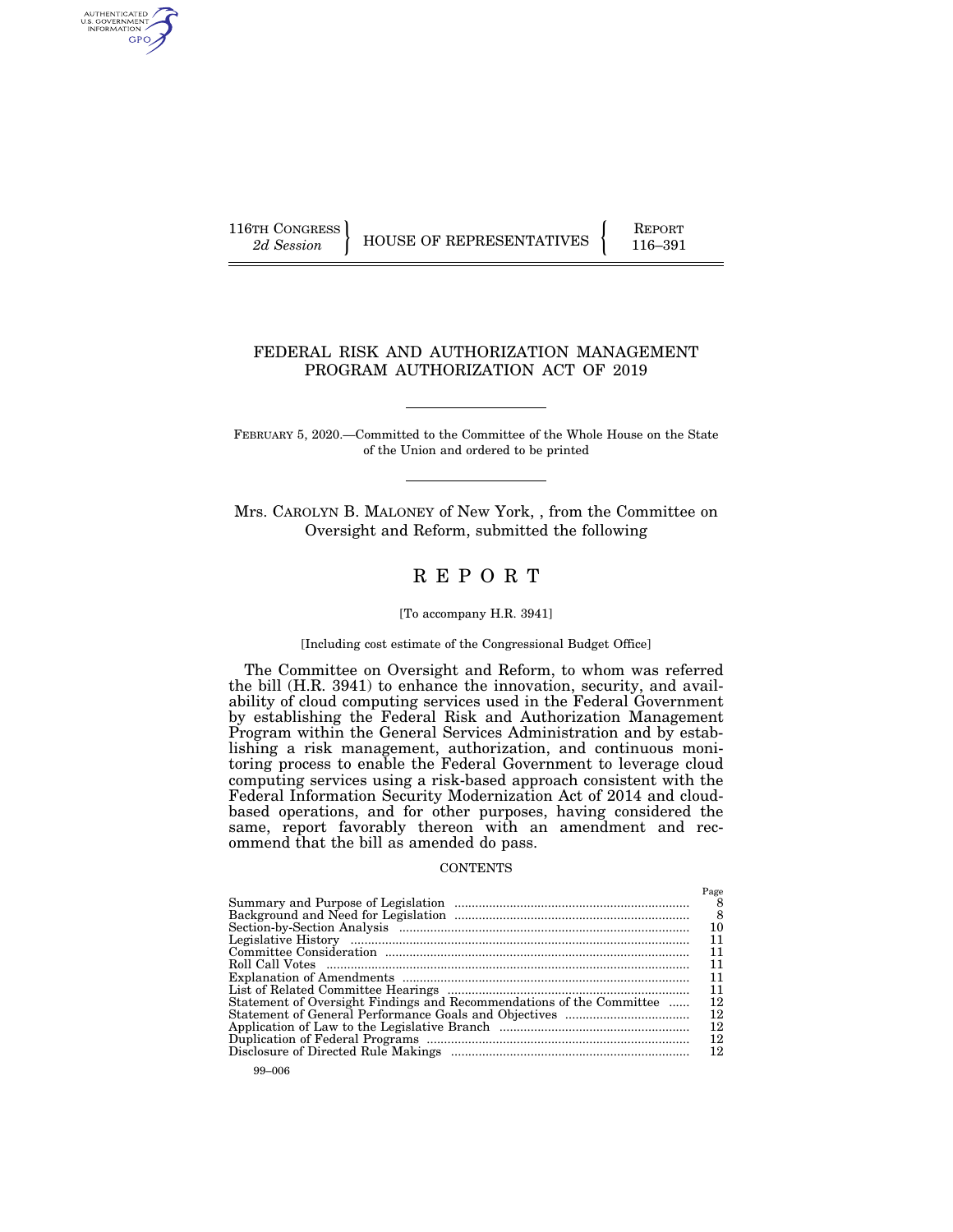| - 13 |
|------|
|      |
|      |

The amendment is as follows:

Strike all after the enacting clause and insert the following:

#### **SECTION 1. SHORT TITLE.**

This Act may be cited as the ''Federal Risk and Authorization Management Program Authorization Act of 2019" or the "FedRAMP Authorization Act".

#### **SEC. 2. CODIFICATION OF THE FEDRAMP PROGRAM.**

(a) AMENDMENT.—Chapter 36 of title 44, United States Code, is amended by adding at the end the following new sections:

#### **''§ 3607. Federal Risk and Authorization Management Program**

''(a) ESTABLISHMENT.—There is established within the General Services Administration the Federal Risk and Authorization Management Program. The Administrator of General Services, in accordance with the guidelines established pursuant to section 3612, shall establish a governmentwide program that provides the authoritative standardized approach to security assessment and authorization for cloud computing products and services that process unclassified information used by agencies

''(b) COMPONENTS OF FEDRAMP.—The Joint Authorization Board and the FedRAMP Program Management Office are established as components of FedRAMP.

# **''§ 3608. FedRAMP Program Management Office**

"(1) ROLES AND RESPONSIBILITIES.— The Administrator of General Services shall—

''(A) determine the categories and characteristics of cloud computing information technology goods or services that are within the jurisdiction of FedRAMP and that require FedRAMP authorization from the Joint Authorization Board or the FedRAMP Program Management Office;

''(B) develop, coordinate, and implement a process for the FedRAMP Pro-gram Management Office, the Joint Authorization Board, and agencies to review security assessments of cloud computing services pursuant to sub-sections (b) and (c) of section 3611, and appropriate oversight of continuous monitoring of cloud computing services; and

''(C) ensure the continuous improvement of FedRAMP.

''(2) IMPLEMENTATION.—The Administrator shall oversee the implementation of FedRAMP, including—

''(A) appointing a Program Director to oversee the FedRAMP Program

Management Office; ''(B) hiring professional staff as may be necessary for the effective operation of the FedRAMP Program Management Office, and such other activities as are essential to properly perform critical functions;

''(C) entering into interagency agreements to detail personnel on a reimbursable or non-reimbursable basis to assist the FedRAMP Program Management Office and the Joint Authorization Board in discharging the responsibilities of the Office under this section; and

''(D) such other actions as the Administrator may determine necessary to carry out this section.

''(b) DUTIES.—The FedRAMP Program Management Office shall have the following duties:

''(1) Provide guidance to independent assessment organizations, validate the independent assessments, and apply the requirements and guidelines adopted in section 3609(c)(5).

''(2) Oversee and issue guidelines regarding the qualifications, roles, and responsibilities of independent assessment organizations.

''(3) Develop templates and other materials to support the Joint Authorization Board and agencies in the authorization of cloud computing services to increase the speed, effectiveness, and transparency of the authorization process, consistent with standards defined by the National Institute of Standards and Technology.

 $(4)$  Establish and maintain a public comment process for proposed guidance before the issuance of such guidance by FedRAMP.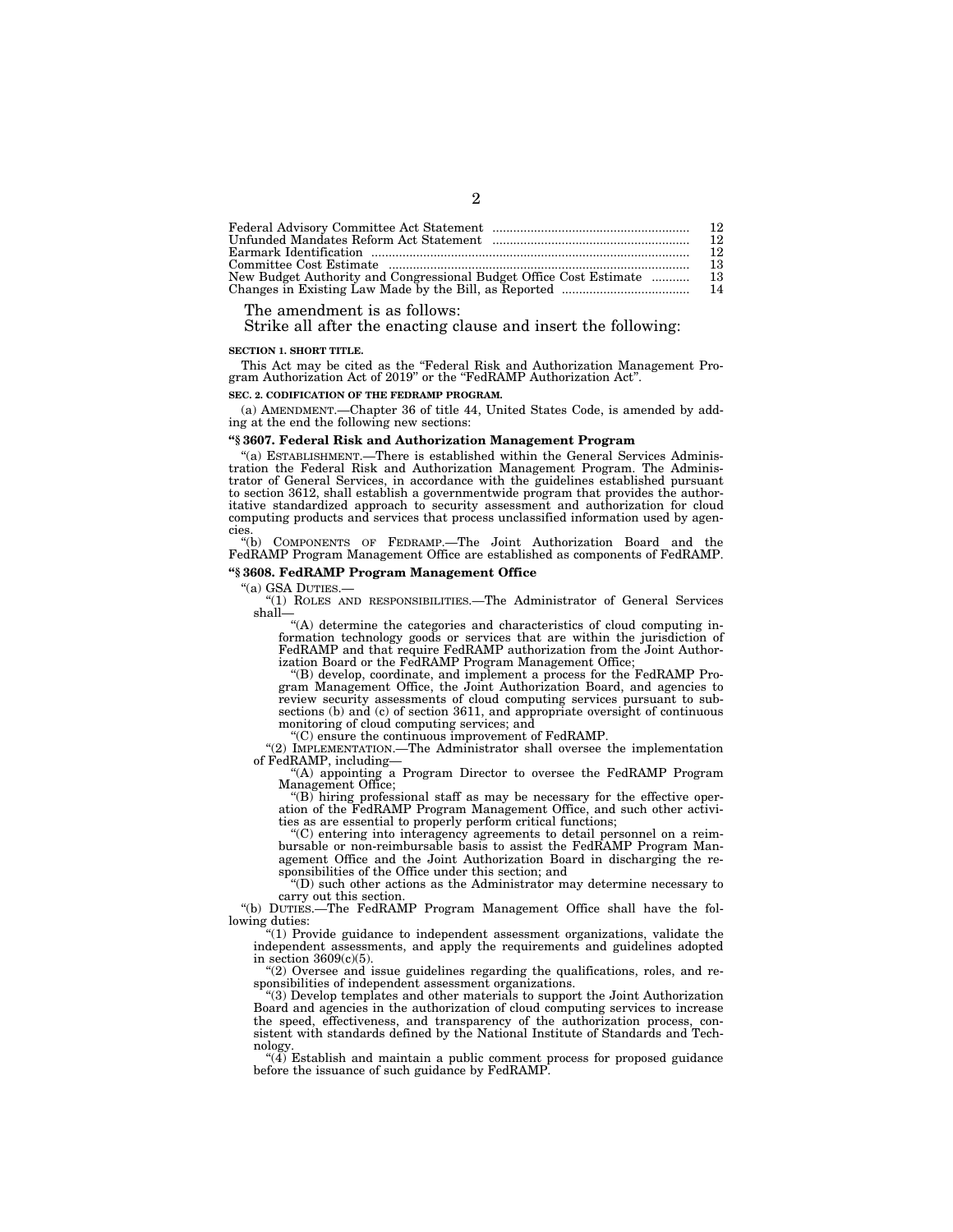"(5) Issue FedRAMP authorization for any authorizations to operate issued by an agency that meets the requirements and guidelines described in paragraph (1).

''(6) Establish frameworks for agencies to use authorization packages processed by the FedRAMP Program Management Office and Joint Authorization Board.

''(7) Coordinate with the Secretary of Defense and the Secretary of Homeland Security to establish a framework for continuous monitoring and reporting required of agencies pursuant to section 3553.

''(8) Establish a centralized and secure repository to collect and share necessary data, including security authorization packages, from the Joint Authorization Board and agencies to enable better sharing and reuse to such packages across agencies.

''(c) EVALUATION OF AUTOMATION PROCEDURES.—

''(1) IN GENERAL.—The FedRAMP Program Management Office shall assess and evaluate available automation capabilities and procedures to improve the efficiency and effectiveness of the issuance of provisional authorizations to operate issued by the Joint Authorization Board and FedRAMP authorizations, including continuous monitoring of cloud environments and among cloud environments.

"(2) MEANS FOR AUTOMATION.—Not later than 1 year after the date of the enactment of this section and updated annually thereafter, the FedRAMP Program Management Office shall establish a means for the automation of security assessments and reviews.

''(d) METRICS FOR AUTHORIZATION.—The FedRAMP Program Management Office shall establish annual metrics regarding the time and quality of the assessments necessary for completion of a FedRAMP authorization process in a manner that can be consistently tracked over time in conjunction with the periodic testing and evaluation process pursuant to section 3554 in a manner that minimizes the agency reporting burden.

#### **''§ 3609. Joint Authorization Board**

''(a) ESTABLISHMENT.—There is established the Joint Authorization Board which shall consist of cloud computing experts, appointed by the Director in consultation with the Administrator, from each of the following:

''(1) The Department of Defense.

 $\sqrt{\frac{2}{2}}$  The Department of Homeland Security.

''(3) The General Services Administration.

"(4) Such other agencies as determined by the Director, in consultation with the Administrator.

''(b) ISSUANCE OF PROVISIONAL AUTHORIZATIONS TO OPERATE.—The Joint Authorization Board shall conduct security assessments of cloud computing services and issue provisional authorizations to operate to cloud service providers that meet FedRAMP security guidelines set forth in section 3608(b)(1).

(c) DUTIES.—The Joint Authorization Board shall—

 $''(1)$  develop and make publicly available on a website, determined by the Administrator, criteria for prioritizing and selecting cloud computing services to be assessed by the Joint Authorization Board;

"(2) provide regular updates on the status of any cloud computing service during the assessment and authorization process of the Joint Authorization Board;

 $\cdot$ (3) review and validate cloud computing services and independent assessment organization security packages or any documentation determined to be necessary by the Joint Authorization Board to evaluate the system security of a cloud computing service;

 $(4)$  in consultation with the FedRAMP Program Management Office, serve as a resource for best practices to accelerate the FedRAMP process;

 $(5)$  establish requirements and guidelines for security assessments of cloud computing services, consistent with standards defined by the National Institute of Standards and Technology, to be used by the Joint Authorization Board and agencies;

''(6) perform such other roles and responsibilities as the Administrator may assign, in consultation with the FedRAMP Program Management Office and members of the Joint Authorization Board; and

 $(7)$  establish metrics and goals for reviews and activities associated with issuing provisional authorizations to operate and provide to the FedRAMP Pro-gram Management Office.

''(d) DETERMINATIONS OF DEMAND FOR CLOUD COMPUTING SERVICES.—The Joint Authorization Board shall consult with the Chief Information Officers Council established in section 3603 to establish a process for prioritizing and accepting the cloud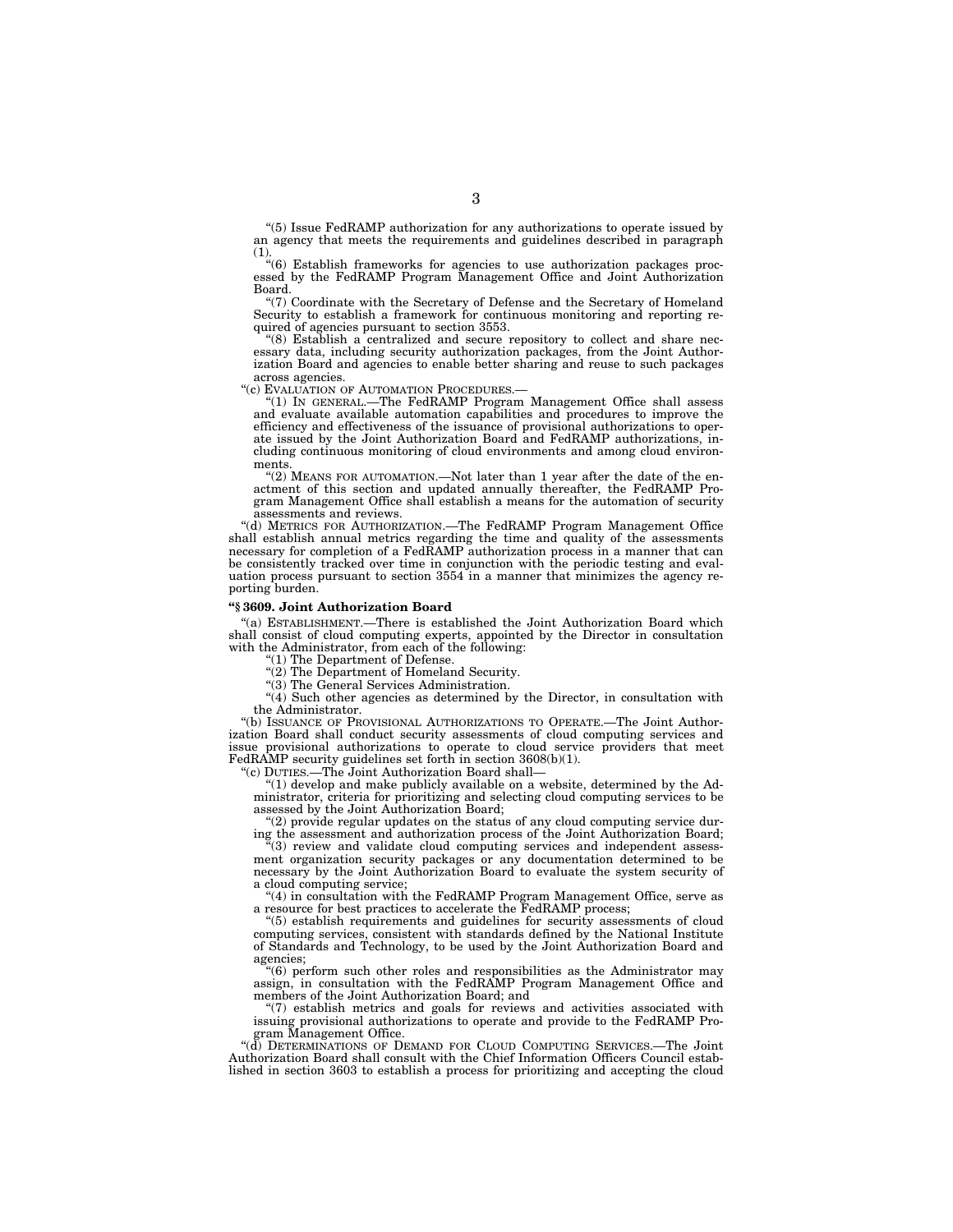computing services to be granted a provisional authorization to operate through the Joint Authorization Board, which shall be made available on a public website.

''(e) DETAIL OF PERSONNEL.—To assist the Joint Authorization Board in discharging the responsibilities under this section, personnel of agencies may be detailed to the Joint Authorization Board for the performance of duties described under subsection (c).

#### **''§ 3610. Independent assessment organizations**

''(a) REQUIREMENTS FOR ACCREDITATION.—The Joint Authorization Board shall determine the requirements for certification of independent assessment organizations pursuant to section 3609. Such requirements may include developing or requiring certification programs for individuals employed by the independent assessment organizations who lead FedRAMP assessment teams.

''(b) ASSESSMENT.—Accredited independent assessment organizations may assess, validate, and attest to the quality and compliance of security assessment materials provided by cloud service providers.

## **''§ 3611. Roles and responsibilities of agencies**

''(a) IN GENERAL.—In implementing the requirements of FedRAMP, the head of each agency shall, consistent with guidance issued by the Director pursuant to section 3612—

''(1) create policies to ensure cloud computing services used by the agency meet FedRAMP security requirements and other risk-based performance requirements as defined by the Director;

"(2) issue agency-specific authorizations to operate for cloud computing services in compliance with section 3554;

"(3) confirm whether there is a provisional authorization to operate in the cloud security repository established under section 3608(b)(10) issued by the Joint Authorization Board or a FedRAMP authorization issued by the FedRAMP Program Management Office before beginning an agency authorization for a cloud computing product or service;

 $''(4)$  to the extent practicable, for any cloud computing product or service the agency seeks to authorize that has received either a provisional authorization to operate by the Joint Authorization Board or a FedRAMP authorization by the FedRAMP Program Management Office, use the existing assessments of security controls and materials within the authorization package; and

 $\tilde{H}(5)$  provide data and information required to the Director pursuant to section 3612 to determine how agencies are meeting metrics as defined by the FedRAMP Program Management Office.

''(b) SUBMISSION OF POLICIES REQUIRED.—Not later than 6 months after the date of the enactment of this section, the head of each agency shall submit to the Director the policies created pursuant to subsection  $(a)(1)$  for review and approval.

''(c) SUBMISSION OF AUTHORIZATIONS TO OPERATE REQUIRED.—Upon issuance of an authorization to operate or a provisional authorization to operate issued by an agency, the head of each agency shall provide a copy of the authorization to operate letter and any supplementary information required pursuant to section 3608(b) to the FedRAMP Program Management Office.

''(d) PRESUMPTION OF ADEQUACY.—

''(1) IN GENERAL.—The assessment of security controls and materials within the authorization package for provisional authorizations to operate issued by the Joint Authorization Board and agency authorizations to operate that receive FedRAMP authorization from the FedRAMP Program Management Office shall be presumed adequate for use in agency authorizations of cloud computing products and services.

''(2) INFORMATION SECURITY REQUIREMENTS.—The presumption under paragraph (1) does not modify or alter the responsibility of any agency to ensure compliance with subchapter II of chapter 35 for any cloud computing products or services used by the agency.

#### **''§ 3612. Roles and responsibilities of the Office of Management and Budget**  ''The Director shall have the following duties:

''(1) Issue guidance to ensure that an agency does not operate a Federal Government cloud computing service using Government data without an authorization to operate issued by the agency that meets the requirements of subchapter

II of chapter 35 and FedRAMP.<br>"(2) Ensure agencies are in compliance with any guidance or other requirements issued related to FedRAMP.

''(3) Review, analyze, and update guidance on the adoption, security, and use of cloud computing services used by agencies.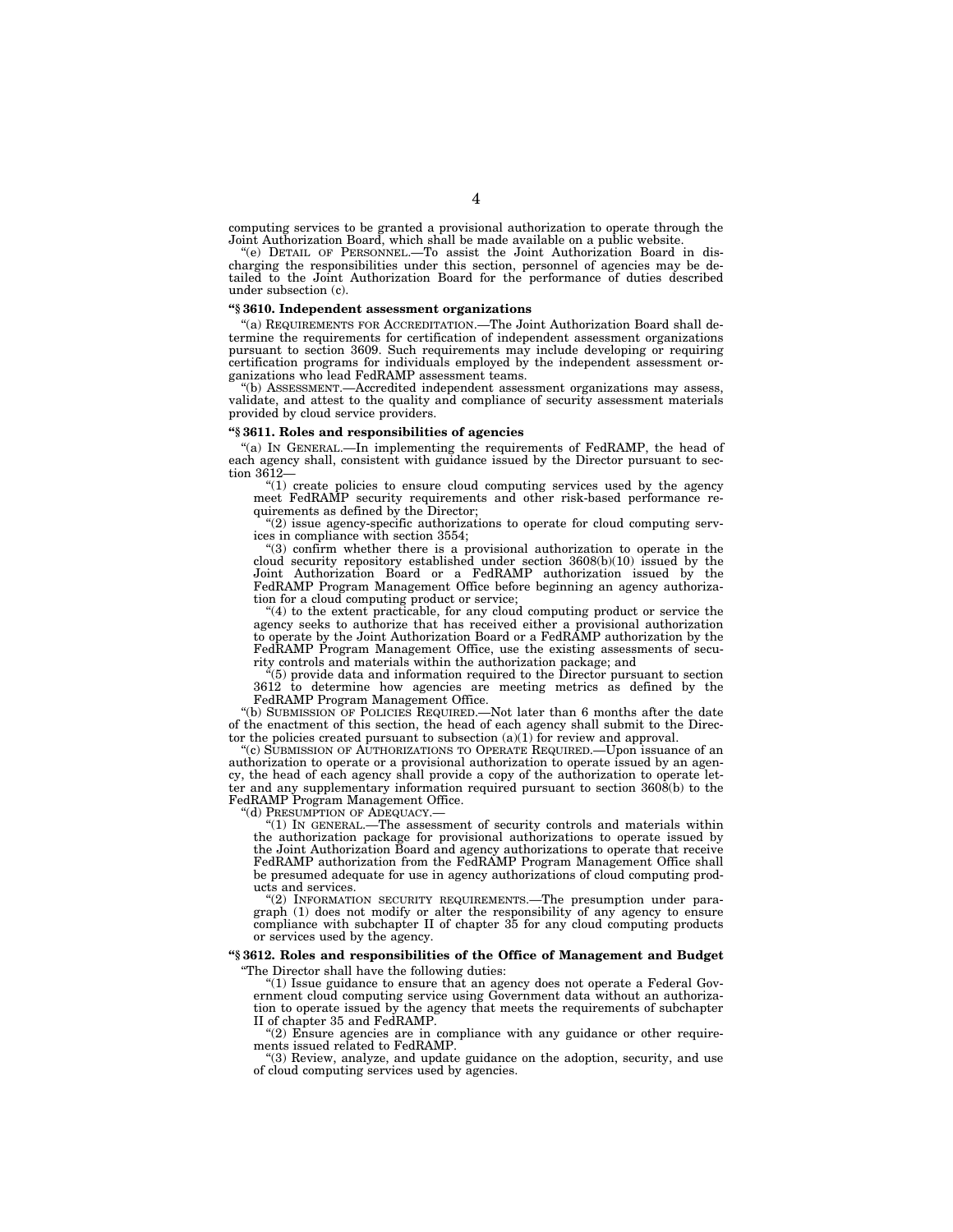''(4) Ensure the Joint Authorization Board is in compliance with section 3609(c).

''(5) Adjudicate disagreements between the Joint Authorization Board and cloud service providers seeking a provisional authorization to operate through the Joint Authorization Board.

 $(6)$  Promulgate regulations on the role of FedRAMP authorization in agency acquisition of cloud computing products and services that process unclassified information.

#### **''§ 3613. Authorization of appropriations for FEDRAMP**

''There is authorized to be appropriated \$20,000,000 each year for the FedRAMP Program Management Office and the Joint Authorization Board.

#### **''§ 3614. Reports to Congress**

''Not later than 12 months after the date of the enactment of this section, and annually thereafter, the Director shall submit to the Committee on Oversight and Reform of the House of Representatives and the Committee on Homeland Security and Governmental Affairs of the Senate a report that includes the following:

 $(1)$  The status, efficiency, and effectiveness of FedRAMP Program Management Office and agencies during the preceding year in supporting the speed, ef-fectiveness, sharing, reuse, and security of authorizations to operate for cloud computing products and services, including progress towards meeting the metrics adopted by the FedRAMP Program Management Office pursuant to section  $3608(d)$  and the Joint Authorization Board pursuant to section  $3609(c)(5)$ . ''(2) Data on agency use of provisional authorizations to operate issued by the

Joint Authorization Board and agency sponsored authorizations that receive FedRAMP authorization by the FedRAMP Program Management Office.

"(3) The length of time for the Joint Authorization Board to review applications for and issue provisional authorizations to operate.

"(4) The length of time for the FedRAMP Program Management Office to review agency applications for and issue FedRAMP authorization.

''(5) The number of provisional authorizations to operate issued by the Joint Authorization Board and FedRAMP authorizations issued by the FedRAMP Program Management Office for the previous year.

''(6) A review of progress made during the preceding year in advancing auto-mation techniques to securely automate FedRAMP processes and to accelerate reporting as described in this section.

(7) The number and characteristics of authorized cloud computing services in use at each agency consistent with guidance provided by the Director in section 3612.

#### **''§ 3615. Federal Secure Cloud Advisory Committee**

''(a) ESTABLISHMENT, PURPOSES, AND DUTIES.— ''(1) ESTABLISHMENT.—There is established a Federal Secure Cloud Advisory Committee (referred to in this section as the 'Committee') to ensure effective and ongoing coordination of agency adoption, use, authorization, monitoring, acquisition, and security of cloud computing products and services to enable agency mission and administrative priorities.

''(2) PURPOSES.—The purposes of the Committee are the following:

(A) To examine the operations of FedRAMP and determine ways that authorization processes can continuously be improved, including the following: ''(i) Measures to increase agency re-use of provisional authorizations

to operate issued by the Joint Authorization Board.

''(ii) Proposed actions that can be adopted to reduce the cost of provisional authorizations to operate and FedRAMP authorizations for cloud service providers.

"(iii) Measures to increase the number of provisional authorizations to operate or FedRAMP authorizations for cloud computing services offered by small businesses (as defined by section  $3(a)$  of the Small Business Act (15 U.S.C. 632(a)).

''(B) Collect information and feedback on agency compliance with and implementation of FedRAMP requirements.

''(C) Serve as a forum that facilitates communication and collaboration among the FedRAMP stakeholder community.

''(3) DUTIES.—The duties of the Committee are, at a minimum, the following: ''(A) Provide advice and recommendations to the Administrator, the Joint Authorization Board, and to agencies on technical, financial, programmatic, and operational matters regarding secure adoption of cloud computing services.

''(B) Submit reports as required.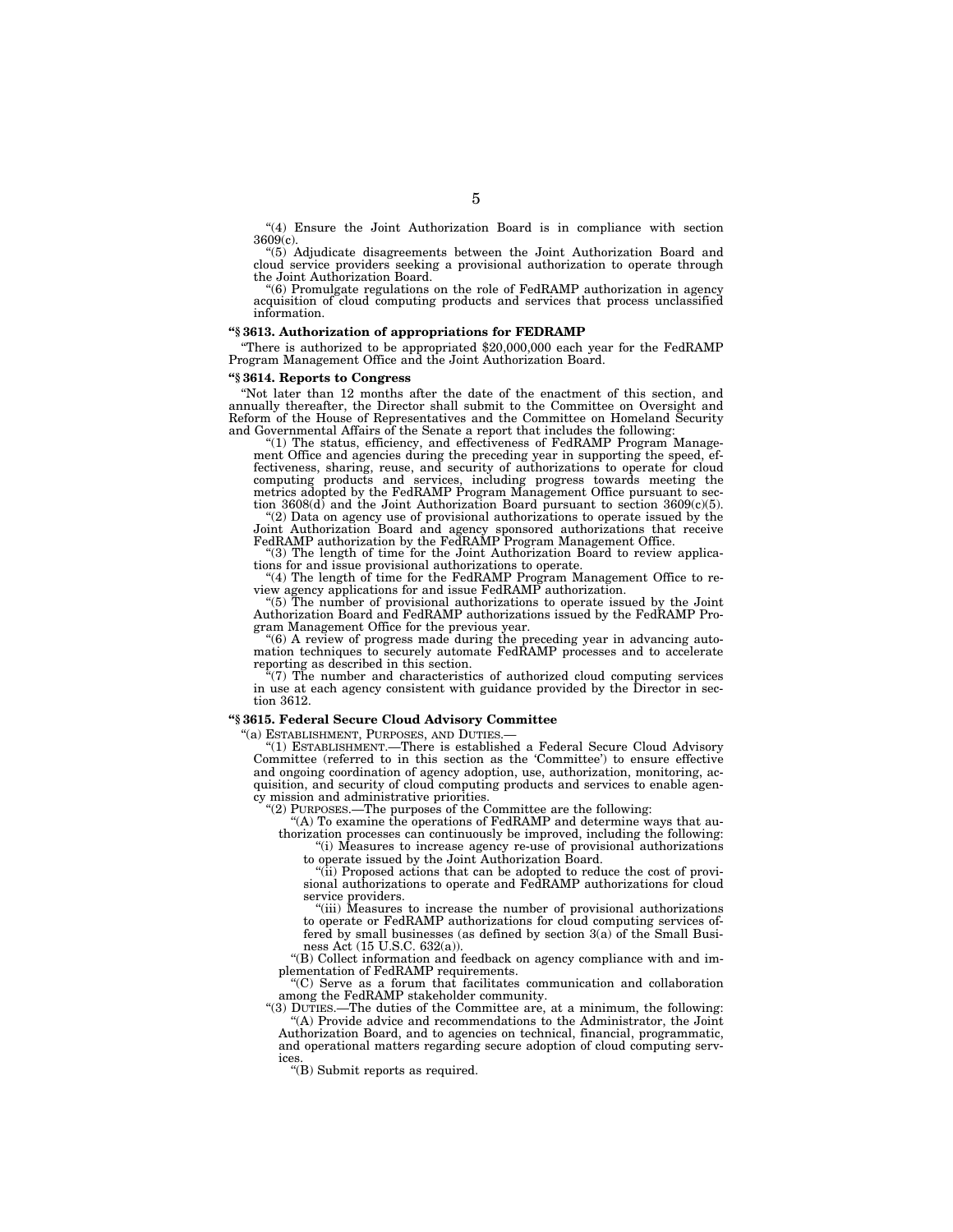''(b) MEMBERS.—

''(1) COMPOSITION.—The Committee shall be comprised of not more than 15 members who are qualified representatives from the public and private sectors, appointed by the Administrator, in consultation with the Administrator of the Office of Electronic Government, as follows:

''(A) The Administrator or the Administrator's designee, who shall be the Chair of the Committee.

''(B) At least 1 representative each from the Cybersecurity and Infrastructure Security Agency and the National Institute of Standards and Technology.

" $(\breve{C})$  At least 2 officials who serve as the Chief Information Security Officer within an agency, who shall be required to maintain such a position throughout the duration of their service on the Committee.

''(D) At least 1 official serving as Chief Procurement Officer (or equivalent) in an agency, who shall be required to maintain such a position throughout the duration of their service on the Committee.

 $(E)$  At least 1 individual representing an independent assessment organization.

" $(F)$  No fewer than 5 representatives from unique businesses that primarily provide cloud computing services or products, including at least 2 representatives from a small business (as defined by section  $3(a)$  of the Small Business Act (15 U.S.C. 632(a))).

''(G) At least 2 other government representatives as the Administrator determines to be necessary to provide sufficient balance, insights, or expertise to the Committee.

''(2) DEADLINE FOR APPOINTMENT.—Each member of the Committee shall be appointed not later than 30 days after the date of the enactment of this Act. ''(3) PERIOD OF APPOINTMENT; VACANCIES.—

"(A) IN GENERAL.—Each non-Federal member of the Committee shall be appointed for a term of 3 years, except that the initial terms for members may be staggered 1, 2, or 3 year terms to establish a rotation in which onethird of the members are selected each year. Any such member may be appointed for not more than 2 consecutive terms.

''(B) VACANCIES.—Any vacancy in the Committee shall not affect its powers, but shall be filled in the same manner in which the original appointment was made. Any member appointed to fill a vacancy occurring before the expiration of the term for which the member's predecessor was appointed shall be appointed only for the remainder of that term. A member may serve after the expiration of that member's term until a successor has taken office.

''(c) MEETINGS AND RULES OF PROCEDURES.—

''(1) MEETINGS.—The Committee shall hold not fewer than 3 meetings in a calendar year, at such time and place as determined by the Chair.

"(2) INITIAL MEETING.—Not later than  $120$  days after the date of the enactment of this section, the Committee shall meet and begin the operations of the **Committee** 

''(3) RULES OF PROCEDURE.—The Committee may establish rules for the conduct of the business of the Committee, if such rules are not inconsistent with this section or other applicable law.

''(d) EMPLOYEE STATUS.—

''(1) IN GENERAL.—A member of the Committee (other than a member who is appointed to the Committee in connection with another Federal appointment) shall not be considered an employee of the Federal Government by reason of any service as such a member, except for the purposes of section 5703 of title 5, relating to travel expenses.

 $(2)$  PAY NOT PERMITTED.—A member of the Committee covered by paragraph (1) may not receive pay by reason of service on the panel.

''(e) APPLICABILITY TO THE FEDERAL ADVISORY COMMITTEE ACT.—Notwithstanding any other provision of law, the Federal Advisory Committee Act (5 U.S.C. App.) shall apply to the Committee, except that section 14 of such Act shall not apply.

''(f) HEARINGS AND EVIDENCE.—The Committee, or on the authority of the Committee, any subcommittee, may, for the purposes of carrying out this section, hold hearings, sit and act at such times and places, take testimony, receive evidence, and administer oaths.

 $'(g)$  CONTRACTING.—The Committee, may, to such extent and in such amounts as are provided in appropriation Acts, enter into contracts to enable the Committee to discharge its duties under this section.

''(h) INFORMATION FROM FEDERAL AGENCIES.—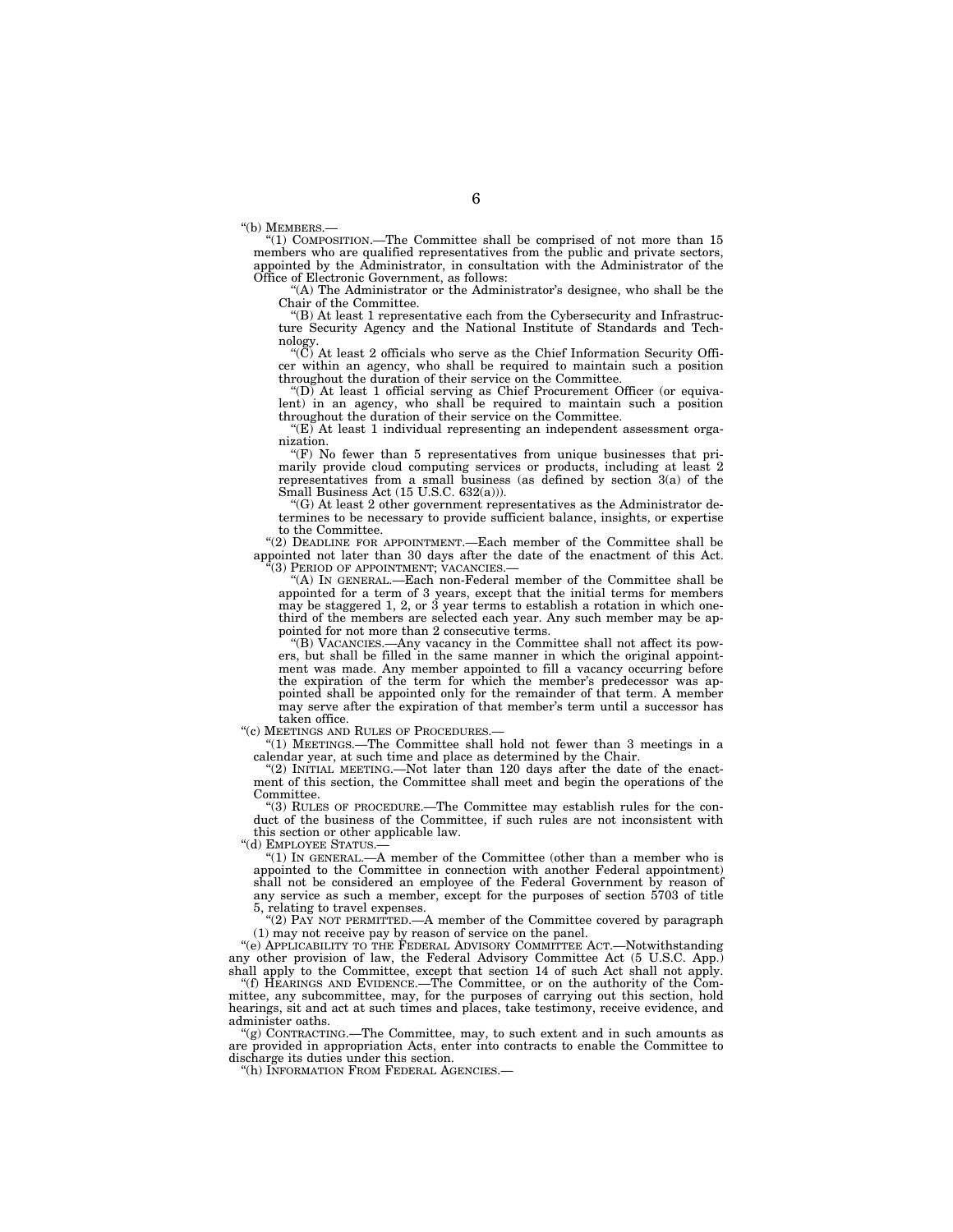"(1) IN GENERAL.—The Committee is authorized to secure directly from any executive department, bureau, agency, board, commission, office, independent establishment, or instrumentality of the Government, information, suggestions, estimates, and statistics for the purposes of the Committee. Each department, bureau, agency, board, commission, office, independent establishment, or instrumentality shall, to the extent authorized by law, furnish such information, suggestions, estimates, and statistics directly to the Committee, upon request made by the Chair, the Chair of any subcommittee created by a majority of the Committee, or any member designated by a majority of the Committee.

''(2) RECEIPT, HANDLING, STORAGE, AND DISSEMINATION.—Information may only be received, handled, stored, and disseminated by members of the Committee and its staff consistent with all applicable statutes, regulations, and Executive orders.

''(i) ASSISTANCE FROM AGENCIES.—

''(1) OTHER DEPARTMENTS AND AGENCIES.—In addition to the administration of the Committee by the General Services Administration, other agencies may provide to the Committee such services, funds, facilities, staff, and other support services as the head of the agency determines to be advisable and as is authorized by law.

''(2) DETAIL OF EMPLOYEES.—Any Federal Government employee may be detailed to the Committee without reimbursement from the Committee, and such detailee shall retain the rights, status, and privileges of his or her regular employment without interruption.

''(j) POSTAL SERVICES.—The Committee may use the United States mails in the same manner and under the same conditions as agencies.

"(k) EXPERT AND CONSULTANT SERVICES.—The Committee is authorized to procure the services of experts and consultants in accordance with section 3109 of title 5, but at rates not to exceed the daily rate paid a person occupying a position at Level IV of the Executive Schedule under section 5315 of title 5.

''(l) REPORTS.—

''(1) INTERIM REPORTS.—The Committee may submit to the Administrator and Congress interim reports containing such findings, conclusions, and recommendations as have been agreed to by the Committee.

"(2) ANNUAL REPORTS.—Not later than 18 months after the date of the enactment of this section, and annually thereafter, the Committee shall submit to the Administrator and Congress a final report containing such findings, conclusions, and recommendations as have been agreed to by the Committee.

#### **''§ 3616. Definitions**

''(a) IN GENERAL.—Except as provided under subsection (b), the definitions under sections 3502 and 3552 apply to sections 3607 through this section.

''(b) ADDITIONAL DEFINITIONS.—In sections 3607 through this section:

''(1) ADMINISTRATOR.—The term 'Administrator' means the Administrator of General Services.

''(2) AUTHORIZATION PACKAGE.—The term 'authorization package'—

''(A) means the essential information used to determine whether to authorize the operation of an information system or the use of a designated set of common controls; and

''(B) at a minimum, includes the information system security plan, privacy plan, security control assessment, privacy control assessment, and any relevant plans of action and milestones.

"(3) CLOUD COMPUTING.—The term 'cloud computing' has the meaning that term by the National Institutes of Standards and Technology in NIST Special Publication 800–145 and any amendatory or superseding document thereto.

"(4) CLOUD SERVICE PROVIDER.—The term 'cloud service provider' means an entity offering cloud computing services to agencies.

"(5) DIRECTOR.—The term 'Director' means the Director of the Office of Management and Budget.

''(6) FEDRAMP.—The term 'FedRAMP' means the Federal Risk and Authorization Management Program established under section 3607(a).

''(7) FEDRAMP AUTHORIZATION.—The term 'FedRAMP authorization' means a cloud computing product or service that has received an agency authorization to operate and has been approved by the FedRAMP Program Management Office to meet requirements and guidelines established by the FedRAMP Program Management Office.

''(8) FEDRAMP PROGRAM MANAGEMENT OFFICE.—The term 'FedRAMP Program Management Office' means the office that administers FedRAMP established under section 3608.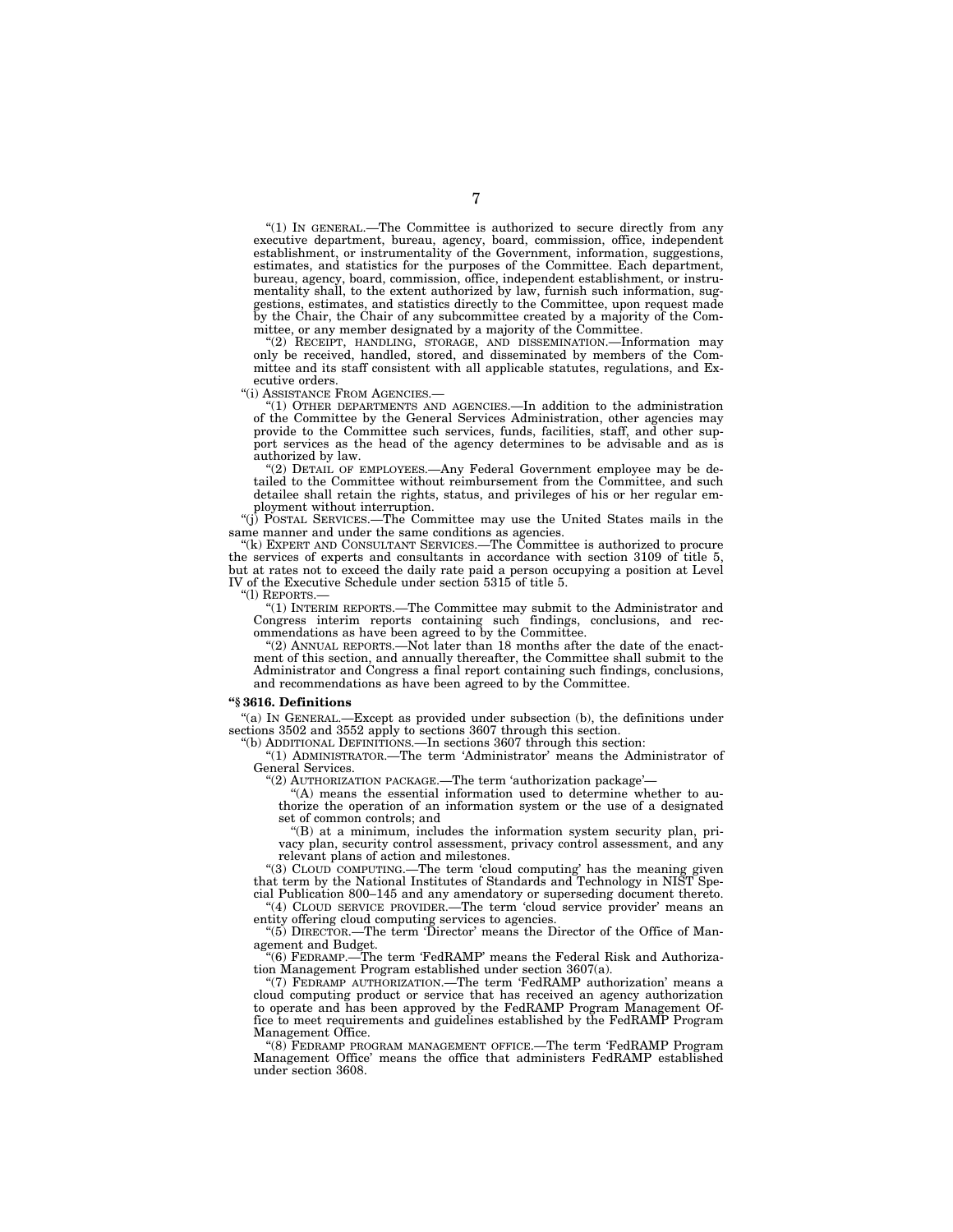''(9) INDEPENDENT ASSESSMENT ORGANIZATION.—The term 'independent assessment organization' means a third-party organization accredited by the Pro-gram Director of the FedRAMP Program Management Office to undertake con-formity assessments of cloud service providers.

"(10) JOINT AUTHORIZATION BOARD.—The term 'Joint Authorization Board' means the Joint Authorization Board established under section 3609.".<br>
(b) TECHNICAL AND CONFORMING AMENDMENT.—The table of sections for chapter

36 of title 44, United States Code, is amended by adding at the end the following new items:

''Sec. ''3607. Federal Risk and Authorization Management Program. ''3608. FedRAMP Program Management Office. ''3609. Joint Authorization Board.

''3610. Independent assessment organizations. ''3611. Roles and responsibilities of agencies. ''3612. Roles and responsibilities of the Office of Management and Budget. ''3613. Authorization of appropriations for FEDRAMP.

''3614. Reports to Congress. ''3615. Federal Secure Cloud Advisory Committee.

''3616. Definitions.''.

(c) SUNSET.—This Act and any amendment made by this Act shall be repealed on the date that is 10 years after the date of the enactment of this Act.

(d) RULE OF CONSTRUCTION.—Nothing in this Act or any amendment made by this Act shall be construed as altering or impairing the authorities of the Director of the Office of Management and Budget or the Secretary of Homeland Security under subchapter II of chapter 35 of title 44, United States Code.

## SUMMARY AND PURPOSE OF LEGISLATION

The Federal Risk and Authorization Management Program (FedRAMP) Authorization Act of 2019 would codify the FedRAMP Program at the General Services Administration (GSA). It would authorize GSA to establish a governmentwide program to provide a standardized approach to security assessment and authorization for cloud computing products and services.

#### BACKGROUND AND NEED FOR LEGISLATION

The Office of Management and Budget (OMB) established FedRAMP in December 2011 to provide joint authorizations and continuous security monitoring services for cloud services for all federal agencies.1 According to the FedRAMP Program Management Office (PMO), the "primary objective is to provide a re-usable security authorization model by which Agencies can obtain safe, secure cloud service technologies to help modernize Federal IT [Information Technology]."<sup>2</sup>

A cloud service provider can take two different approaches to becoming FedRAMP certified: (1) seek a Provisional–Authority to Operate (P–ATO) from the Joint Authorization Board (JAB), an independent decision-making body for FedRAMP consisting of the Chief Information Officers from the Departments of Homeland Security and Defense and GSA; or (2) find an agency to sponsor the cloud service provider through the FedRAMP certification process with the FedRAMP PMO. Once an agency receives its FedRAMP certification, it is listed on the FedRAMP Marketplace, a central repository for agencies to find approved cloud services.

FedRAMP can be thought of as a method for thorough risk assessment and mitigation in the IT cloud arena. The federal govern-

<sup>1</sup>Office of Management and Budget, *Security Authorization and Information Systems in Cloud Computing Environments* (Dec. 8, 2011) (online at https://obamawhitehouse.archives.gov/sites/

default/files/omb/assets/egov\_docs/fedrampmemo.pdf).<br><sup>2</sup> Federal Risk and Authorization Management Program, *FedRAMP Accelerated: A Case Study*<br>for *Change Within Government* (2017) (online at https://fedramp.gov/assets/re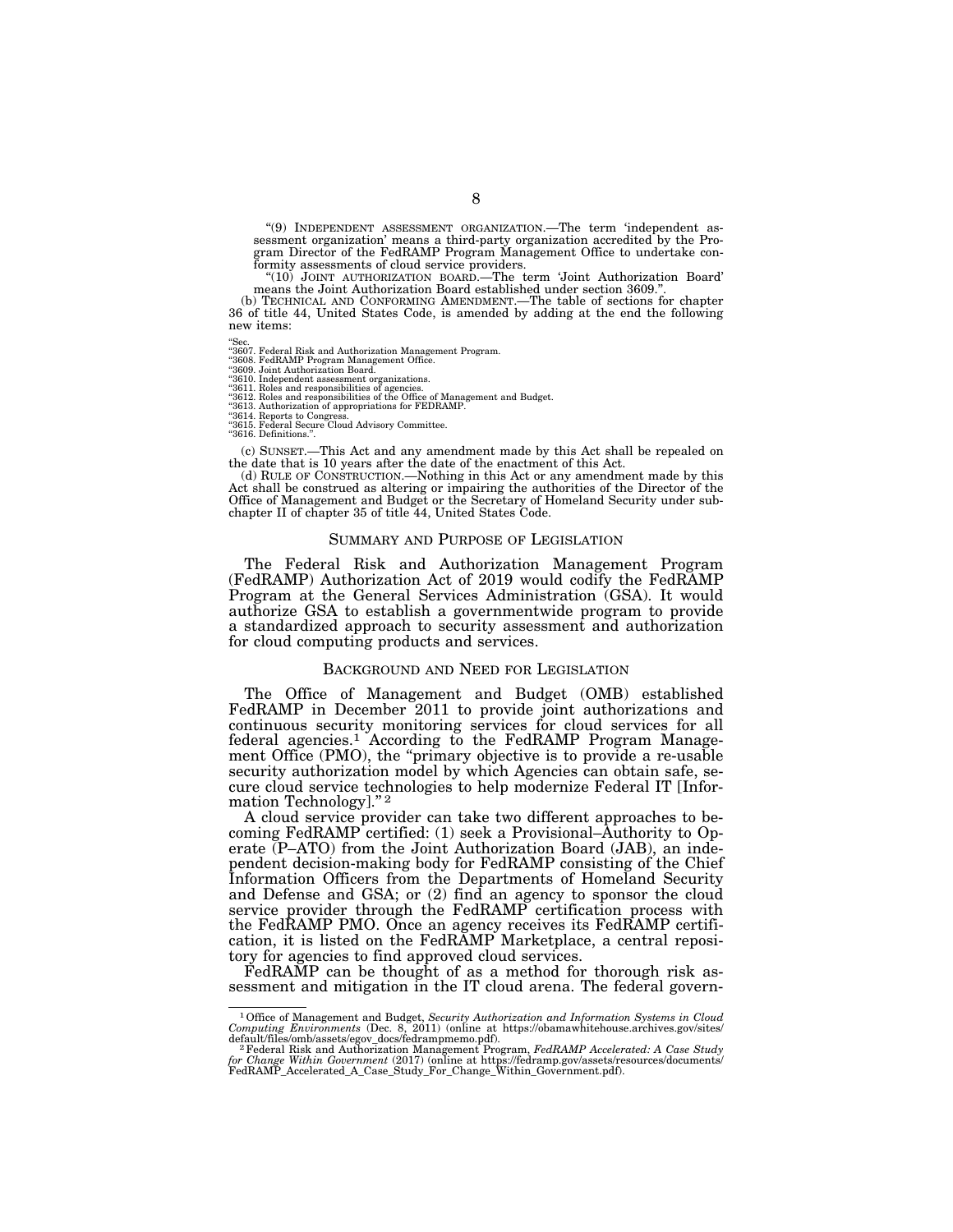ment regulates its risk in implementing cloud technology by determining the type of data that the system is storing such as Personal Identifiable Information or National Security data. FedRAMP sets security controls (i.e. multi-factor authentication or encryption requirements) based on standards established by the National Institute of Standards and Technology. FedRAMP standards have been commended for having ''some of the best international standards for cloud security . . . [and] that provided customers with the confidence they needed to begin adopting the latest cloud technologies.'' 3

The federal government spends roughly 80% of its \$90 billion in IT spending on operations and maintenance of existing systems, including many legacy systems.4 Programs like FedRAMP are critical to accelerating the government's adoption of modern and improved IT solutions. According to OMB, FedRAMP ''has allowed agencies to adapt from arcane legacy technology to mission-centric and costeffective cloud-based systems in a more rapid, consistent, and secure manner."<sup>5</sup>

The efficiencies and cost-savings gained from having a standardized authorization program benefits both agencies and the companies offering cloud services. Security authorizations can be onerous, but a FedRAMP certification enables both the government and the private sector to avoid duplicating security reviews, thus saving time, money, and effort. FedRAMP reports that if agencies reuse authorizations an average of six times, it equates to more than \$250 million in cost avoidance.<sup>6</sup>

In 2015, the FedRAMP PMO requested feedback from government and industry stakeholders to help evaluate the program. They received both positive and negative feedback. For example, some stakeholders stated:

[T]he JAB [Joint Authorization Board] authorization process took too long; the rigorous reviews did not always add value to a system's security; stakeholders were not clear on program expectations, which often seemed to be a moving target; and there was uncertainty about how to successfully complete the process in a defined timeframe. Venders felt that FedRAMP sometimes required a prohibitively high amount of resources and delayed or prevented them from doing business with the Federal Government. This was especially true for smaller vendors.7

While some cloud service providers continue to have similar complaints about FedRAMP, the program has made significant progress since its establishment to improve its processes, reduce the time to authorize cloud service offerings, and provide more transparency. New initiatives like FedRAMP Ready and FedRAMP

3 *Id.* 

<sup>4</sup>Government Accountability Office, *Information Technology: Agencies Need to Develop Modernization Plans for Critical Legacy Systems* (June 2019) online at www.gao.gov/products/GAO-

<sup>19-471). 5</sup>Office of the Federal Chief Information Officer, *Federal Cloud Computing Strategy—Cloud* 

*Smart* (June 2019) (online at https://cloud.cio.gov/strategy/#security).<br>
<sup>6</sup>Federal Risk and Authorization Management Program, *About Us* (online at www.fedramp.gov/about/) (accessed January 22, 2020).

www.fedramp.gov/about/) (accessed January 22, 2020).<br><sup>7</sup> Federal Risk and Authorization Management Program, *FedRAMP Accelerated: A Case Study*<br>f*or Change Within Government* (2017) (online at https://fedramp.gov/assets/re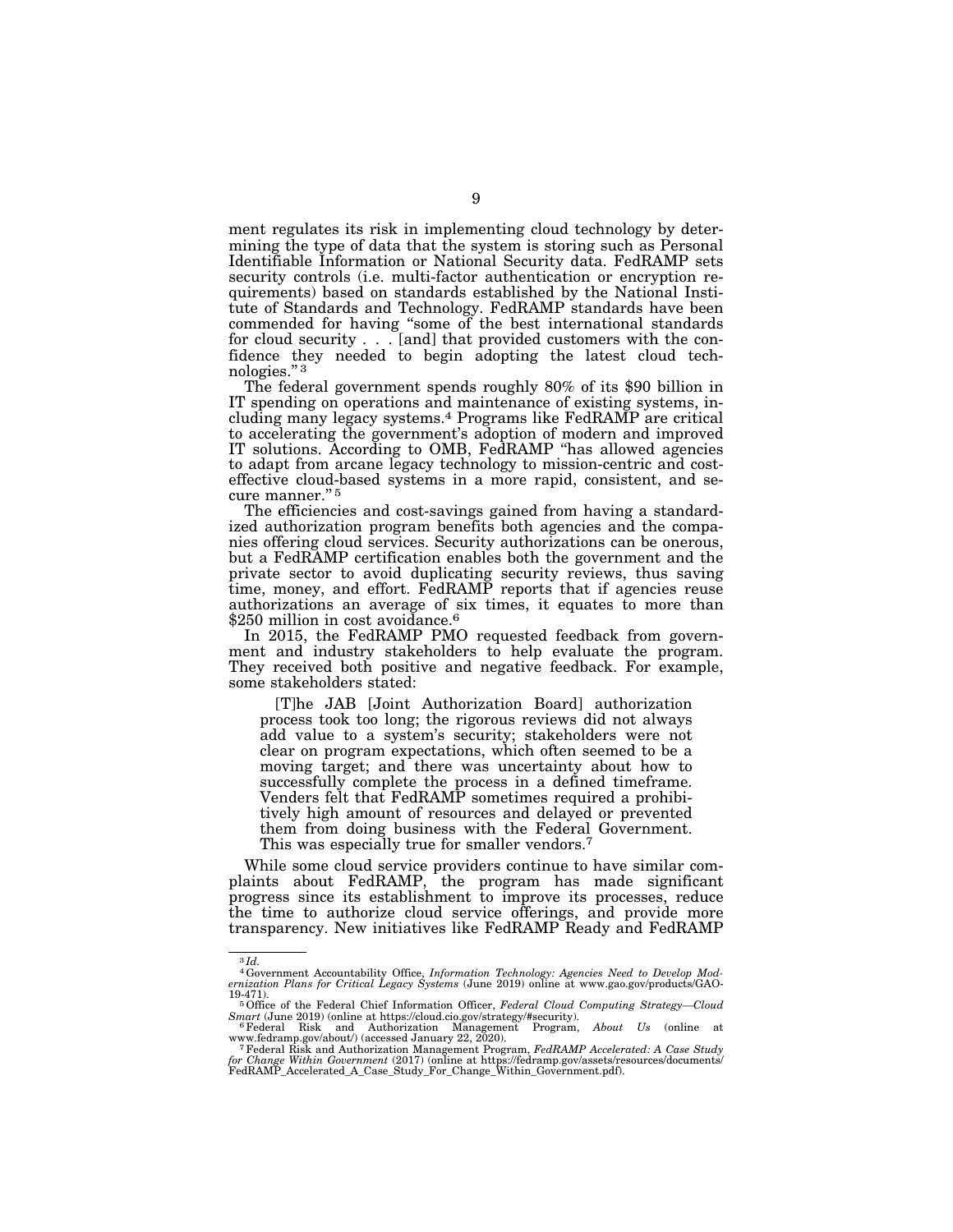Accelerated are evidence of the program's agility and willingness to adapt.

For example, FedRAMP Accelerated, which was initiated in 2016, changed the time that a cloud service provider's capabilities would be surveyed to the beginning of the process rather than in the middle or end of the process. As a result, the JAB reduced the time it required to issue a P–ATO by 75% from an average of 12 to 24 months to only six months.8

By codifying the FedRAMP program at GSA, H.R. 3941 would continue this governmentwide and standardized approach to security assessment ad authorization for cloud computing products and services in order to help agencies modernize their information technology systems. The legislation would reduce duplication of security assessments and other obstacles to agency adoption of cloud products by establishing a ''presumption of adequacy'' for cloud technologies that have received FedRAMP certification. This presumption of adequacy means that the cloud service offering has met baseline security standards established by the program and should be considered approved for use across the federal government. The bill would also require GSA to work toward automating the FedRAMP process, which will lead to further standardization in security assessments and continuous monitoring of cloud services, increasing the efficiency for providers and agencies.

H.R. 3941 also requires FedRAMP to be more transparent. The bill requires the FedRAMP PMO and the JAB to develop and adopt metrics regarding the time and quality of security assessments used to issue FedRAMP authorizations. It also requires OMB to submit an annual report to Congress on the status, efficiency, and effectiveness of FedRAMP, including its progress towards meeting metrics consistently tracked over time and any progress made to automate FedRAMP processes.

The bill also establishes the Federal Secure Cloud Advisory Committee to ensure dialogue among GSA, agency cybersecurity and procurement officials, and industry for effective and ongoing coordination in acquisition and adoption of cloud products by the federal government. This committee will also provide a forum for industry to bring concerns to GSA and agencies in a public setting that fosters a collaborative problem-solving environment to continuously improve the program.

## SECTION-BY-SECTION ANALYSIS

## *Section 1. Short title*

The short title is the "Federal Risk and Authorization Management Program Authorization Act of 2019" or the "FedRAMP Authorization Act.''

## *Section 2. Codification of the FedRAMP program*

This section would establish the FedRAMP program within GSA and would establish as components of FedRAMP the JAB and the FedRAMP PMO. This section also would direct the Administrator of GSA to establish a governmentwide program to provide the au-

 $^8$  Federal Risk and Authorization Management Program,  $How\,\,FedRAMP$   $Transformed\,\,JAB$   $Authorizations\,\,to\,\,Take\,\,75\%$   $Les\,\,Time\,\, (Mar.\,\,28,\,\,2018)$  (online at www.fedramp.gov/how-fedramp-transformed-jab-authorizations-to-take-less-time/).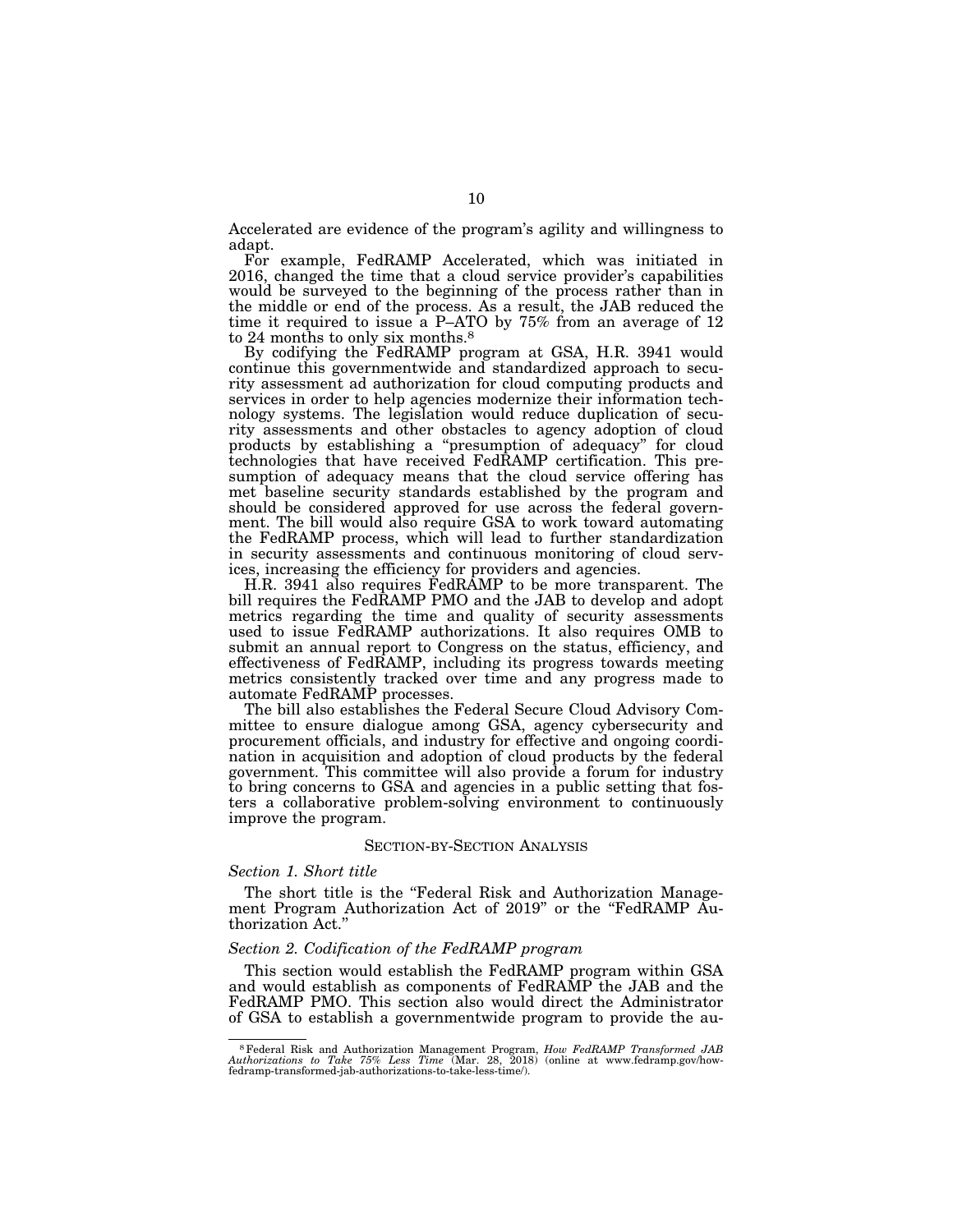thoritative standardized approach to security assessment and authorization of cloud computing products and services that process unclassified information used by agencies.

To ensure effective operation of the FedRAMP program, this section also would assign roles and responsibilities in providing guidance and administering the program to GSA, the FedRAMP PMO, the JAB, independent assessment organizations, and OMB. The section also would require an annual report to Congress on the efficiency and effectiveness of the FedRAMP PMO and agencies in supporting the effectiveness and security of authorizations to operate for cloud computing products and services and other information such as the number of authorized cloud computing services in use at each agency. The bill would authorize to be appropriated \$20 million for the FedRAMP program. Finally, this section would establish a Federal Secure Cloud Advisory Committee to ensure effective and ongoing coordination of agency adoption, use, authorization, monitoring, acquisition, and security of cloud computing products and services to enable agency mission and administrative priorities.

#### LEGISLATIVE HISTORY

On July 24, 2019, Representative Gerald E. Connolly (D–VA) introduced H.R. 3941, the FedRAMP Authorization Act of 2019, which was referred to the Committee with Representative Mark Meadows (R–NC) as an original cosponsor.

#### COMMITTEE CONSIDERATION

On December 19, 2019, the Committee considered H.R. 3941 at a business meeting with a quorum present. Chairwoman Maloney offered an amendment in the nature of a substitute (ANS). The ANS was adopted by a voice vote, and the Committee ordered the bill reported favorably, as amended, by voice vote.

## ROLL CALL VOTES

In compliance with clause 3(b) of rule XIII of the Rules of the House of Representatives, the Committee advises that the following roll call votes occurred during the Committee's consideration of H.R. 3941:

No Roll Call Votes were taken on this bill.

## EXPLANATION OF AMENDMENTS

During Committee consideration of the bill, Representative Carolyn Maloney (D–NY), Chairwoman of the Committee, offered an ANS that made certain technical changes to the bill. The Committee adopted the ANS by a voice vote.

#### LIST OF RELATED COMMITTEE HEARINGS

For the purposes of section 103(i) of H. Res. 6 of the 116th Congress, the following hearing was used to consider H.R. 3941: ''To the Cloud! The Cloudy Role of FedRAMP in IT Modernization,'' held before the Subcommittee on Government Operations on July 17, 2019.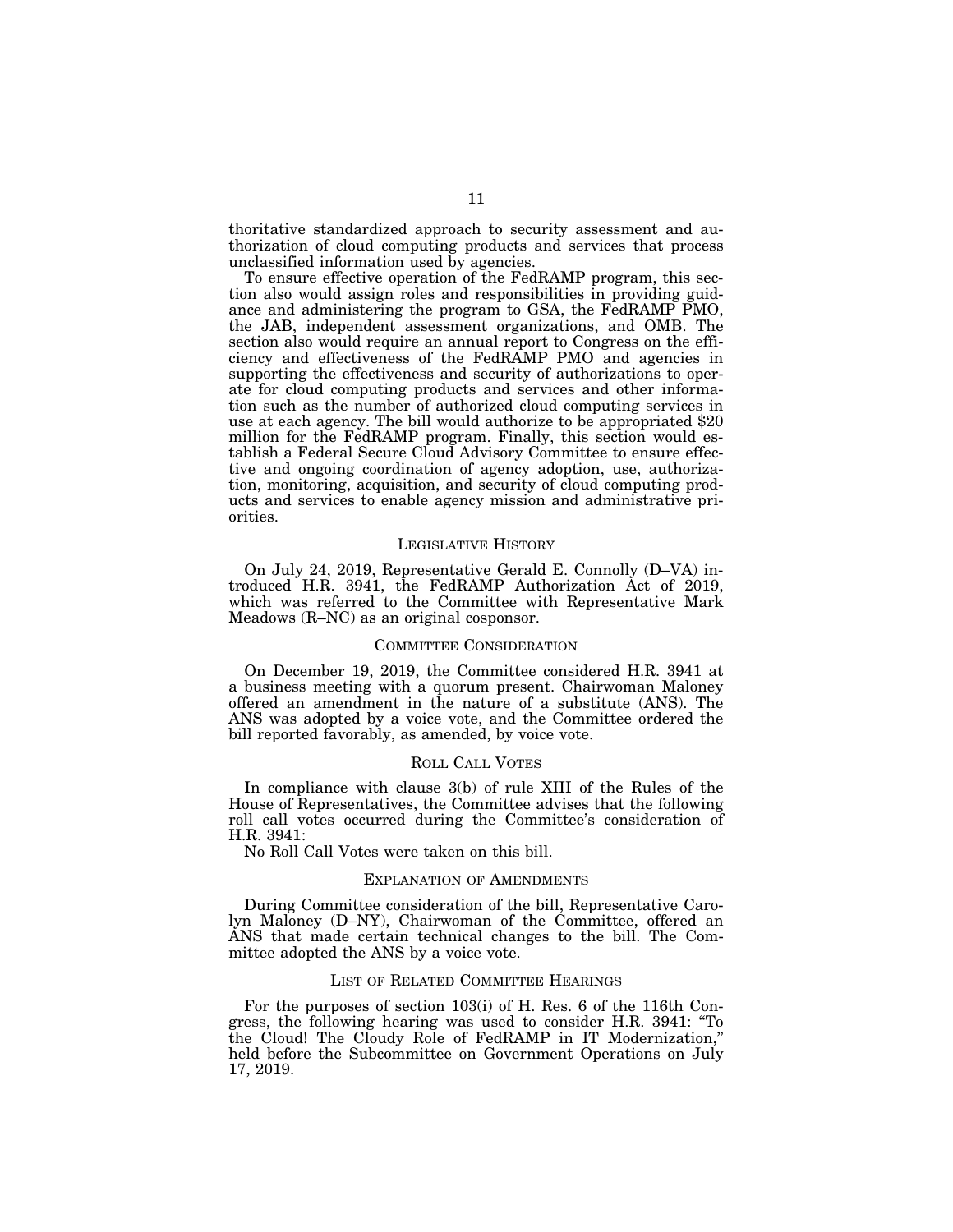## STATEMENT OF OVERSIGHT FINDINGS AND RECOMMENDATIONS OF THE COMMITTEE

In compliance with clause  $3(c)(1)$  of rule XIII and clause  $(2)(b)(1)$ of rule X of the Rules of the House of Representatives, the Committee recommends the adoption of this bill (H.R. 3941) to authorize FedRAMP within GSA. In addition, the Committee affirms that further oversight findings and recommendations are reflected in the preceding section entitled Background and Need for Legislation.

## STATEMENT OF GENERAL PERFORMANCE GOALS AND OBJECTIVES

In accordance with clause  $3(c)(4)$  of rule XIII of the Rules of the House of Representatives, the Committee's performance goal or objective of this bill is to codify the Federal Risk and Authorization Management Program.

## APPLICATION OF LAW TO THE LEGISLATIVE BRANCH

This bill does not relate to employment or access to public services and accommodations within the meaning of section 102(b)(3) of Public Law 104–1.

## DUPLICATION OF FEDERAL PROGRAMS

In accordance with clause  $3(c)(5)$  of rule XIII, no provision of this bill establishes or reauthorizes a program of the Federal Government known to be duplicative of another Federal program, a program that was included in any report from the Government Accountability Office (GAO) to Congress pursuant to section 21 of Public Law 111–139, or a program related to a program identified in the most recent Catalog of Federal Domestic Assistance.

## DISCLOSURE OF DIRECTED RULE MAKINGS

This bill does not direct the completion of any specific rule makings within the meaning of section 551 of title 5, United States Code.

## FEDERAL ADVISORY COMMITTEE ACT STATEMENT

The legislation establishes an advisory committee within the definition of Section 5(b) of the appendix to title 5, United States Code.

## UNFUNDED MANDATES REFORM ACT STATEMENT

Pursuant to section 423 of the *Congressional Budget Act of 1974*  the Committee has included a letter received from the Congressional Budget Office below.

## EARMARK IDENTIFICATION

This bill does not include any congressional earmarks, limited tax benefits, or limited tariff benefits as defined in clause 9 of rule XXI of the House of Representatives.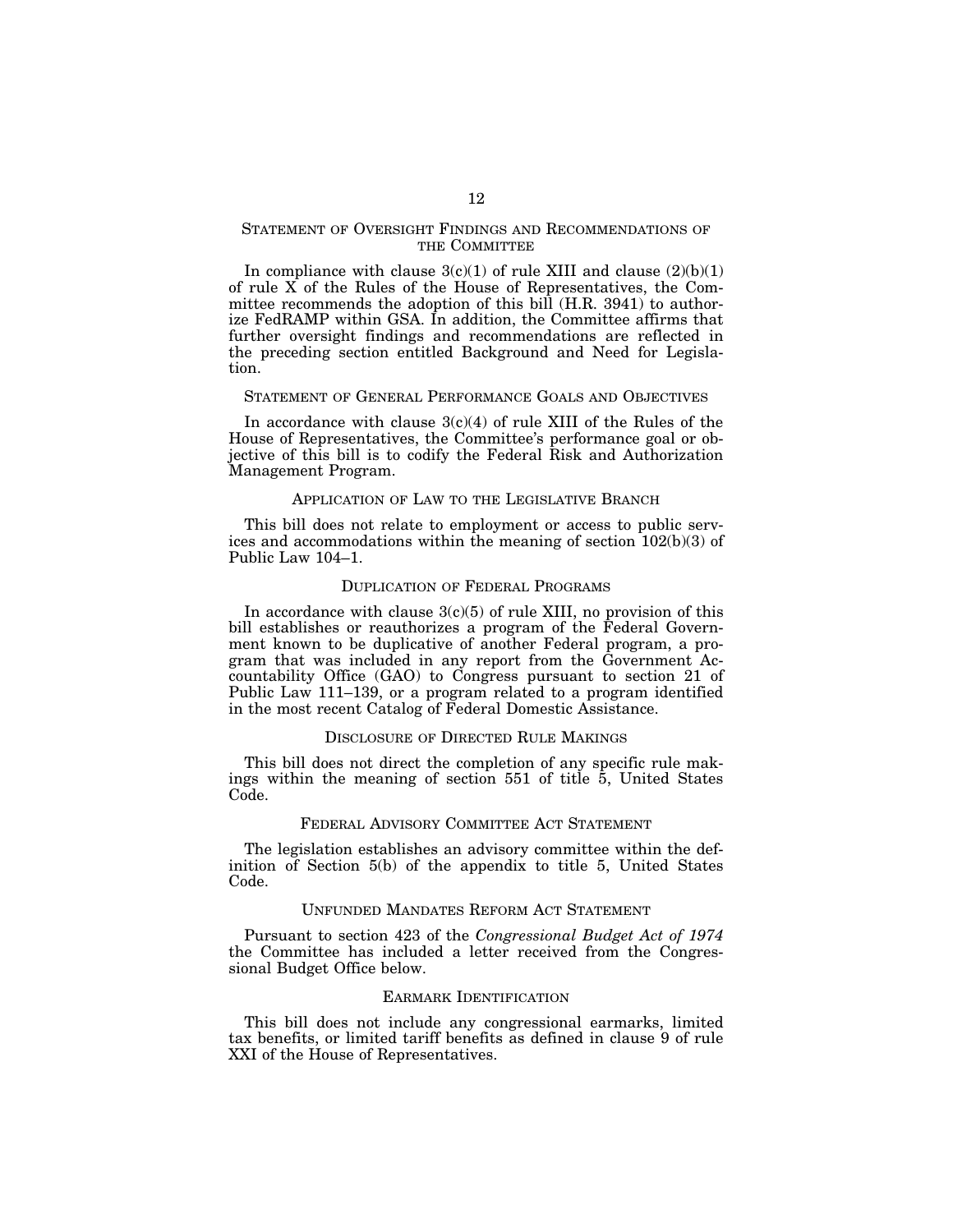## COMMITTEE COST ESTIMATE

Pursuant to clause 3(d)(2)(B) of rule XIII of the Rules of the House of Representatives, the Committee includes below a cost estimate of the bill prepared by the Director of the Congressional Budget Office under section 402 of the *Congressional Budget Act of 1974*.

## NEW BUDGET AUTHORITY AND CONGRESSIONAL BUDGET OFFICE COST ESTIMATE

Pursuant to clause  $3(c)(3)$  of rule XIII of the House of Representatives, the cost estimate prepared by the Congressional Budget Office and submitted pursuant to section 402 of the *Congressional Budget Act of 1974* is as follows:

## U.S. CONGRESS, CONGRESSIONAL BUDGET OFFICE, *Washington, DC, February 3, 2020.*

Hon. CAROLYN B. MALONEY, *Chairwoman, Committee on Oversight and Reform,* 

*House of Representatives, Washington, DC.* 

DEAR MADAM CHAIRWOMAN: The Congressional Budget Office has prepared the enclosed cost estimate for H.R. 3941, the FedRAMP Authorization Act.

If you wish further details on this estimate, we will be pleased to provide them. The CBO staff contact is Matthew Pickford.

Sincerely,

PHILLIP L. SWAGEL, *Director.* 

Enclosure.

| By Fiscal Year, Millions of Dollars                                    | 2020-2025<br>2020 |                                     | 2020-2030          |  |  |  |
|------------------------------------------------------------------------|-------------------|-------------------------------------|--------------------|--|--|--|
| Direct Spending (Outlays)                                              |                   | п                                   |                    |  |  |  |
| Revenues                                                               | 0                 | 0                                   |                    |  |  |  |
| Increase or Decrease (-)<br>in the Deficit                             | Ω                 | o                                   | n<br>not estimated |  |  |  |
| <b>Spending Subject to</b><br><b>Appropriation (Outlays)</b>           | $\bullet$         | 100                                 |                    |  |  |  |
| Statutory pay-as-you-go<br>procedures apply?                           | No                | <b>Mandate Effects</b>              |                    |  |  |  |
| Increases on-budget deficits in any<br>of the four consecutive 10-year | No.               | Contains intergovernmental mandate? | No.                |  |  |  |
| periods beginning in 2030?                                             |                   | Contains private-sector mandate?    | No                 |  |  |  |

H.R. 3941 would establish a Federal Risk and Authorization Management Program within the General Services Administration. That program would establish a standardized approach throughout the government for acquiring and using security assessment and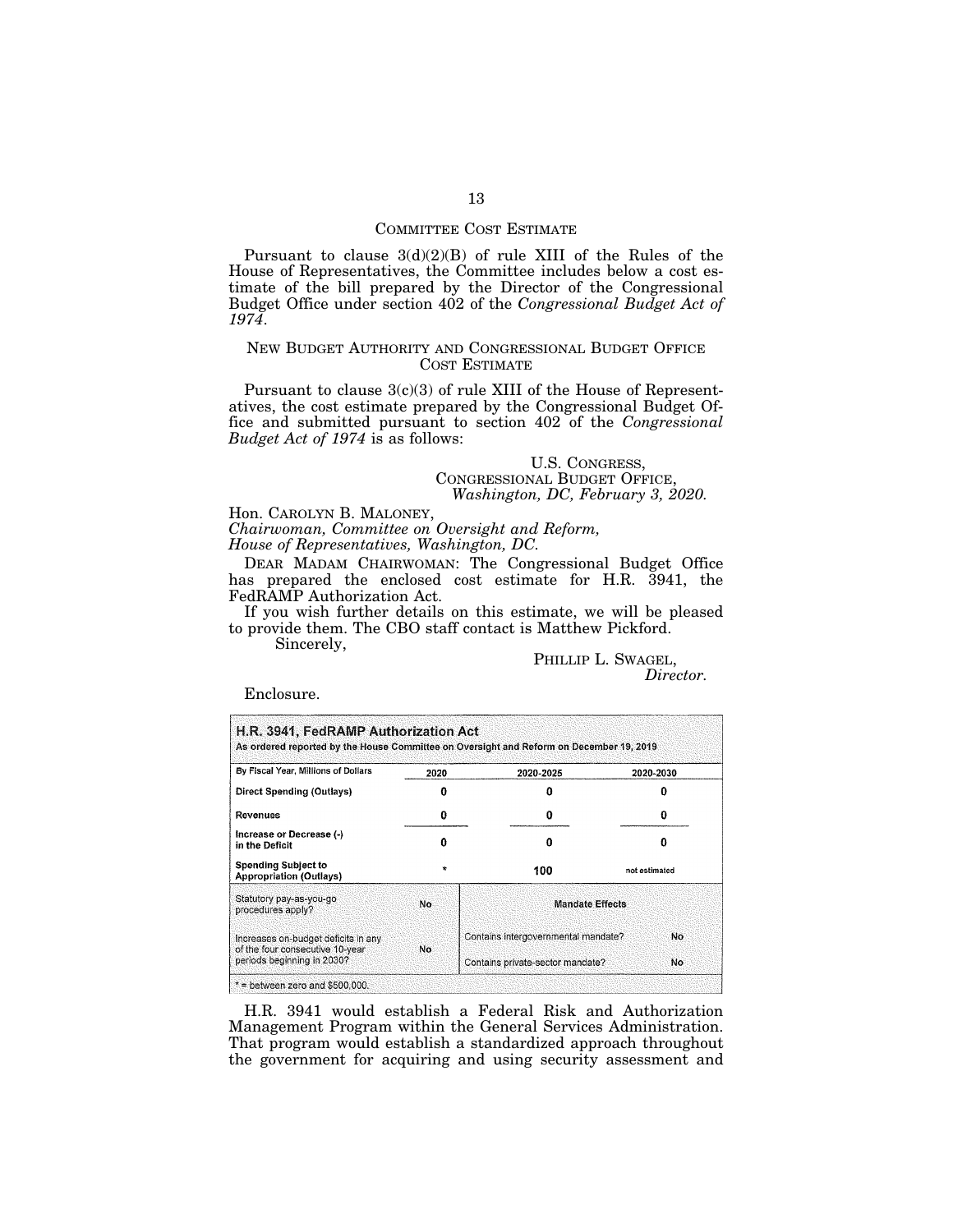cloud computing products and services. H.R. 3941 would authorize the appropriation of \$20 million annually for this program.

The bill also would establish the Federal Secure Cloud Advisory Committee. Composed of 15 members, the committee would examine how the cloud process could be improved. Using information about the cost of other advisory committees, CBO estimates implementing this provision would cost about \$3 million over the 2020– 2025 period.

Assuming appropriation of the specified and estimated amounts, CBO estimates that in total, implementing H.R. 3941 would cost \$100 million over the 2020–2025 period, primarily to carry out the Federal Risk and Authorization Management Program. The costs of the legislation (detailed in Table 1) fall within budget function 800 (general government).

TABLE 1.—ESTIMATED INCREASES IN SPENDING SUBJECT TO APPROPRIATION UNDER H.R. 3941

| By fiscal year, millions of dollars- |      |    |    |                     |     |               |  |
|--------------------------------------|------|----|----|---------------------|-----|---------------|--|
| 2020                                 | 2021 |    |    | 2022 2023 2024 2025 |     | 2020-<br>2025 |  |
| 20                                   | 20   | 20 | 21 | 21                  | -21 | 123           |  |
| $\star$                              |      | 20 | 21 | 21                  | 21  | 100           |  |

 $* =$  between zero and \$500,000.

The CBO staff contact for this estimate is Matthew Pickford. The estimate was reviewed by H. Samuel Papenfuss, Deputy Director of Budget Analysis.

## CHANGES IN EXISTING LAW MADE BY THE BILL, AS REPORTED

In compliance with clause 3(e) of rule XIII of the Rules of the House of Representatives, changes in existing law made by the bill, as reported, are shown as follows (new matter is printed in italic and existing law in which no change is proposed is shown in roman):

## **TITLE 44, UNITED STATES CODE**

\* \* \* \* \* \* \*

## **CHAPTER 36—MANAGEMENT AND PROMOTION OF ELECTRONIC GOVERNMENT SERVICES**

Sec. 3601. Definitions.

\* \* \* \* \* \* \* \* *3607. Federal Risk and Authorization Management Program. 3608. FedRAMP Program Management Office. 3609. Joint Authorization Board.* 

*3610. Independent assessment organizations.* 

*3611. Roles and responsibilities of agencies.* 

*3612. Roles and responsibilities of the Office of Management and Budget.* 

*3613. Authorization of appropriations for FEDRAMP.* 

*3614. Reports to Congress.* 

*3615. Federal Secure Cloud Advisory Committee. 3616. Definitions.* 

\* \* \* \* \* \* \*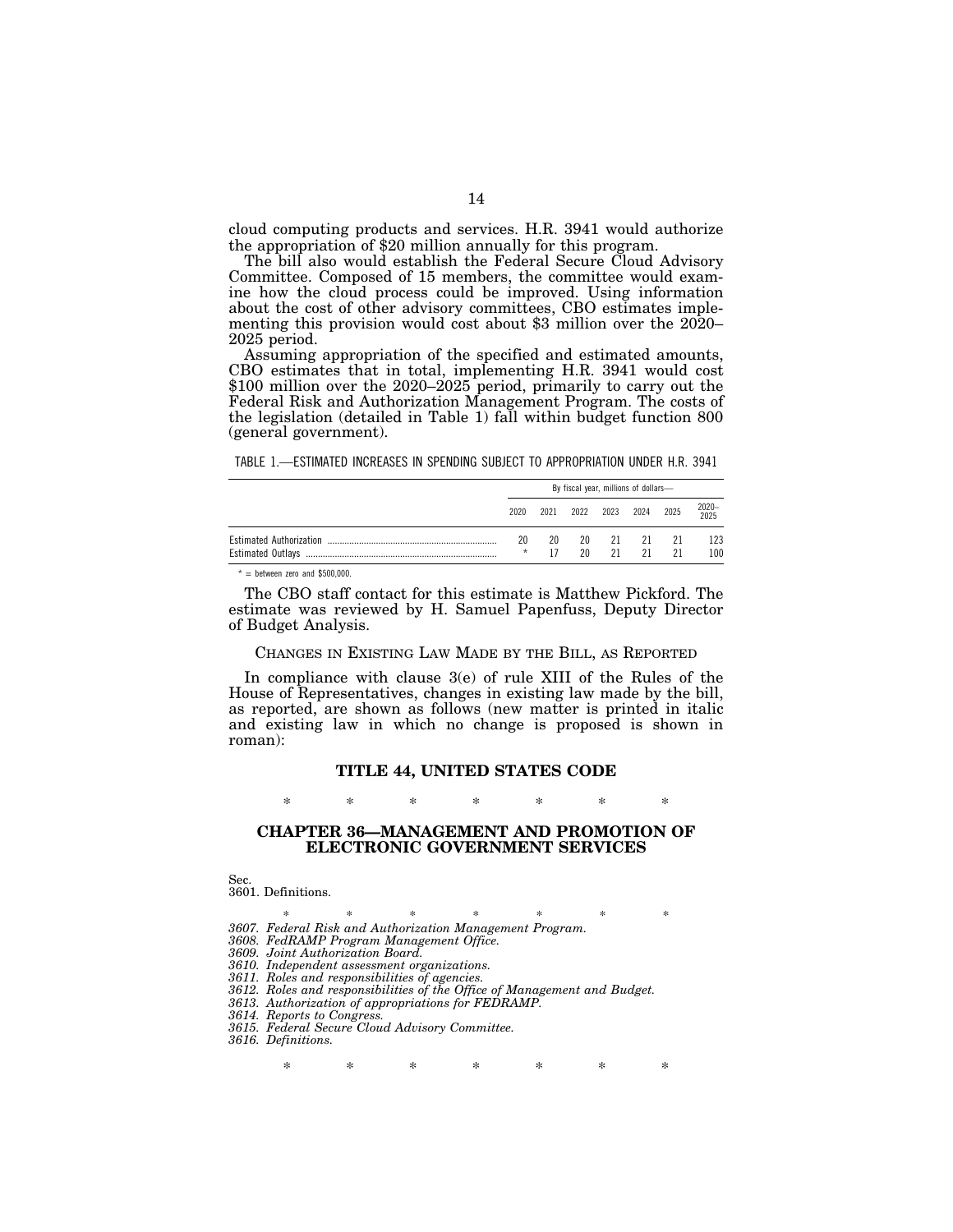## *§ 3607. Federal Risk and Authorization Management Program*

*(a) ESTABLISHMENT.—There is established within the General Services Administration the Federal Risk and Authorization Management Program. The Administrator of General Services, in accordance with the guidelines established pursuant to section 3612, shall establish a governmentwide program that provides the authoritative standardized approach to security assessment and authorization for cloud computing products and services that process unclassified information used by agencies.* 

*(b) COMPONENTS OF FEDRAMP.—The Joint Authorization Board and the FedRAMP Program Management Office are established as components of FedRAMP.* 

## *§ 3608. FedRAMP Program Management Office*

*(a) GSA DUTIES.— (1) ROLES AND RESPONSIBILITIES.—The Administrator of General Services shall—* 

*(A) determine the categories and characteristics of cloud computing information technology goods or services that are within the jurisdiction of FedRAMP and that require FedRAMP authorization from the Joint Authorization Board or the FedRAMP Program Management Office;* 

*(B) develop, coordinate, and implement a process for the FedRAMP Program Management Office, the Joint Authorization Board, and agencies to review security assessments of cloud computing services pursuant to subsections (b) and (c) of section 3611, and appropriate oversight of continuous monitoring of cloud computing services; and* 

*(C) ensure the continuous improvement of FedRAMP.* 

*(2) IMPLEMENTATION.—The Administrator shall oversee the implementation of FedRAMP, including—* 

*(A) appointing a Program Director to oversee the FedRAMP Program Management Office;* 

*(B) hiring professional staff as may be necessary for the effective operation of the FedRAMP Program Management Office, and such other activities as are essential to properly perform critical functions;* 

*(C) entering into interagency agreements to detail personnel on a reimbursable or non-reimbursable basis to assist the FedRAMP Program Management Office and the Joint Authorization Board in discharging the responsibilities of the Office under this section; and* 

*(D) such other actions as the Administrator may determine necessary to carry out this section.* 

*(b) DUTIES.—The FedRAMP Program Management Office shall have the following duties:* 

*(1) Provide guidance to independent assessment organizations, validate the independent assessments, and apply the requirements and guidelines adopted in section 3609(c)(5).* 

*(2) Oversee and issue guidelines regarding the qualifications, roles, and responsibilities of independent assessment organizations.* 

*(3) Develop templates and other materials to support the Joint Authorization Board and agencies in the authorization of*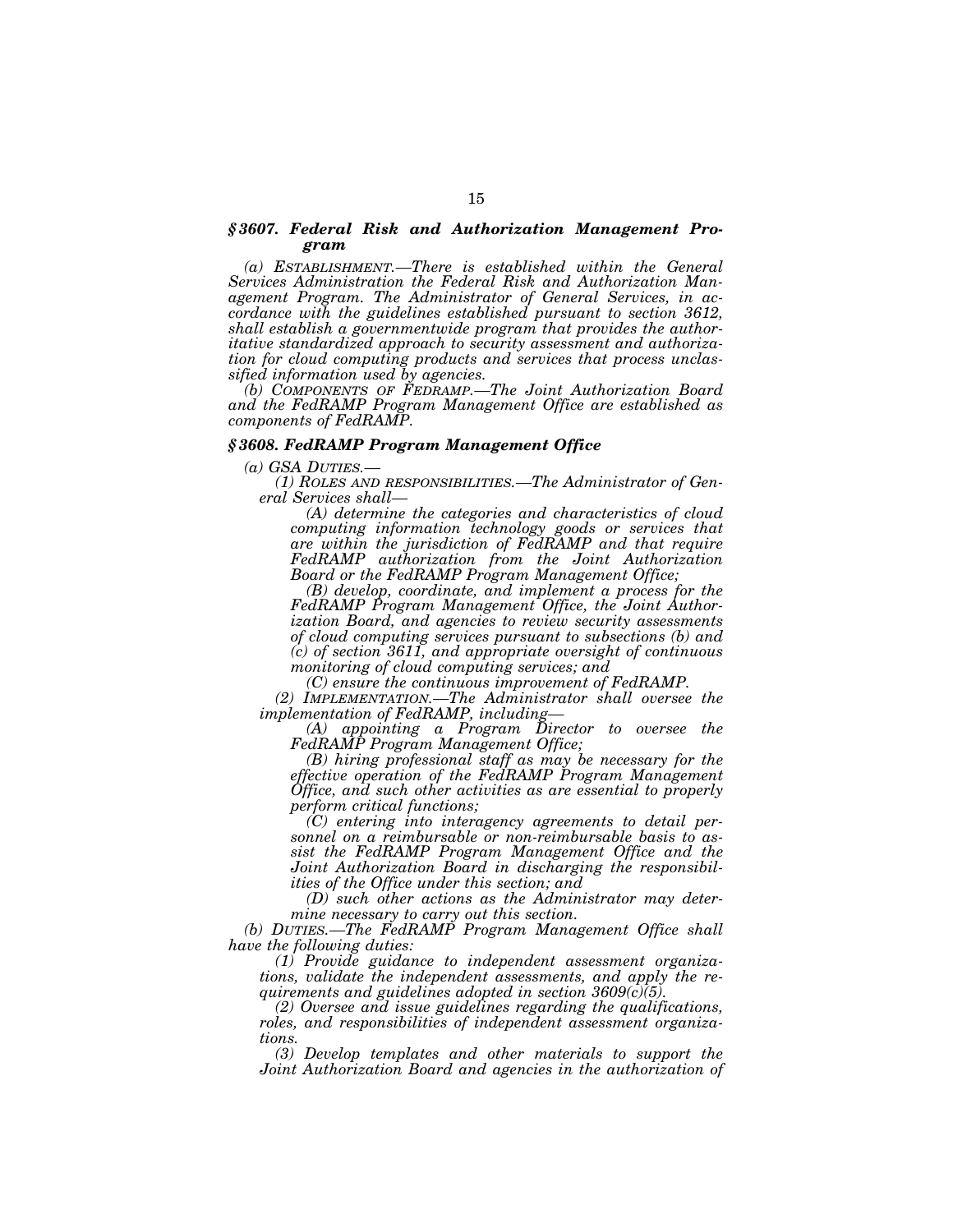*cloud computing services to increase the speed, effectiveness, and transparency of the authorization process, consistent with standards defined by the National Institute of Standards and Technology.* 

*(4) Establish and maintain a public comment process for proposed guidance before the issuance of such guidance by FedRAMP.* 

*(5) Issue FedRAMP authorization for any authorizations to operate issued by an agency that meets the requirements and guidelines described in paragraph (1).* 

*(6) Establish frameworks for agencies to use authorization packages processed by the FedRAMP Program Management Office and Joint Authorization Board.* 

*(7) Coordinate with the Secretary of Defense and the Secretary of Homeland Security to establish a framework for continuous monitoring and reporting required of agencies pursuant to section 3553.* 

*(8) Establish a centralized and secure repository to collect and share necessary data, including security authorization packages, from the Joint Authorization Board and agencies to enable better sharing and reuse to such packages across agen-*

*cies.*<br>*(c) EVALUATION OF AUTOMATION PROCEDURES.*—

*(1) In GENERAL.—The FedRAMP Program Management Office shall assess and evaluate available automation capabilities and procedures to improve the efficiency and effectiveness of the issuance of provisional authorizations to operate issued by the Joint Authorization Board and FedRAMP authorizations, including continuous monitoring of cloud environments and among cloud environments.* 

*(2) MEANS FOR AUTOMATION.—Not later than 1 year after the date of the enactment of this section and updated annually thereafter, the FedRAMP Program Management Office shall establish a means for the automation of security assessments and reviews.* 

*(d) METRICS FOR AUTHORIZATION.—The FedRAMP Program Man*agement Office shall establish annual metrics regarding the time *and quality of the assessments necessary for completion of a FedRAMP authorization process in a manner that can be consistently tracked over time in conjunction with the periodic testing and evaluation process pursuant to section 3554 in a manner that minimizes the agency reporting burden.* 

#### *§ 3609. Joint Authorization Board*

*(a) ESTABLISHMENT.—There is established the Joint Authorization Board which shall consist of cloud computing experts, appointed by the Director in consultation with the Administrator, from each of the following:* 

*(1) The Department of Defense.* 

*(2) The Department of Homeland Security.* 

*(3) The General Services Administration.* 

*(4) Such other agencies as determined by the Director, in consultation with the Administrator.* 

*(b) ISSUANCE OF PROVISIONAL AUTHORIZATIONS TO OPERATE.— The Joint Authorization Board shall conduct security assessments*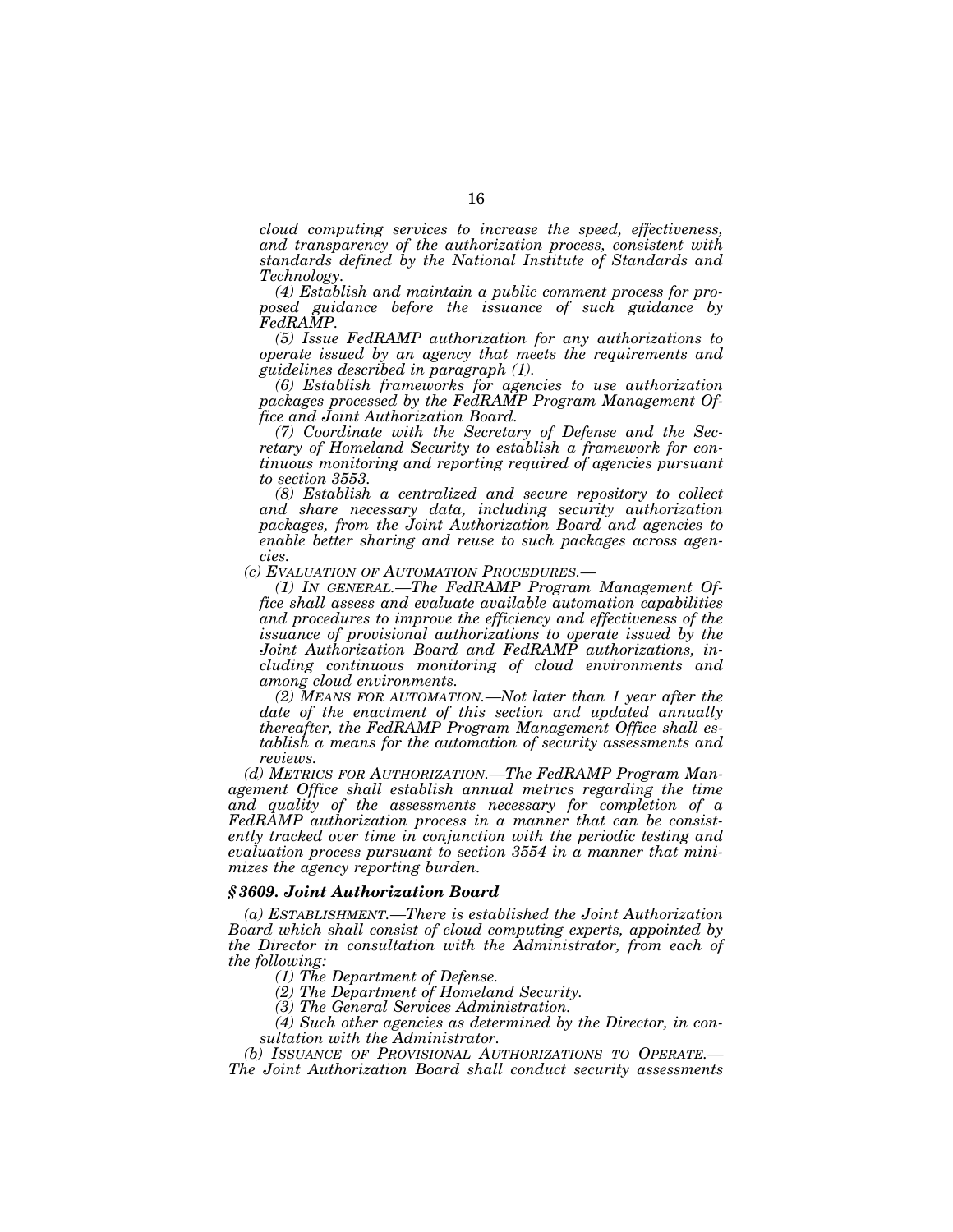*of cloud computing services and issue provisional authorizations to operate to cloud service providers that meet FedRAMP security guidelines set forth in section 3608(b)(1).* 

*(c) DUTIES.—The Joint Authorization Board shall—* 

*(1) develop and make publicly available on a website, determined by the Administrator, criteria for prioritizing and selecting cloud computing services to be assessed by the Joint Authorization Board;* 

*(2) provide regular updates on the status of any cloud computing service during the assessment and authorization process of the Joint Authorization Board;* 

*(3) review and validate cloud computing services and independent assessment organization security packages or any documentation determined to be necessary by the Joint Authorization Board to evaluate the system security of a cloud computing service;* 

*(4) in consultation with the FedRAMP Program Management Office, serve as a resource for best practices to accelerate the FedRAMP process;* 

*(5) establish requirements and guidelines for security assessments of cloud computing services, consistent with standards defined by the National Institute of Standards and Technology, to be used by the Joint Authorization Board and agencies;* 

*(6) perform such other roles and responsibilities as the Administrator may assign, in consultation with the FedRAMP Program Management Office and members of the Joint Authorization Board; and* 

*(7) establish metrics and goals for reviews and activities associated with issuing provisional authorizations to operate and provide to the FedRAMP Program Management Office.* 

*(d) DETERMINATIONS OF DEMAND FOR CLOUD COMPUTING SERV-ICES.—The Joint Authorization Board shall consult with the Chief Information Officers Council established in section 3603 to establish a process for prioritizing and accepting the cloud computing services to be granted a provisional authorization to operate through the Joint Authorization Board, which shall be made available on a public website.* 

*(e) DETAIL OF PERSONNEL.—To assist the Joint Authorization Board in discharging the responsibilities under this section, personnel of agencies may be detailed to the Joint Authorization Board for the performance of duties described under subsection (c).* 

## *§ 3610. Independent assessment organizations*

*(a) REQUIREMENTS FOR ACCREDITATION.—The Joint Authorization Board shall determine the requirements for certification of independent assessment organizations pursuant to section 3609. Such requirements may include developing or requiring certification programs for individuals employed by the independent assessment organizations who lead FedRAMP assessment teams.* 

*(b) ASSESSMENT.—Accredited independent assessment organizations may assess, validate, and attest to the quality and compliance of security assessment materials provided by cloud service providers.*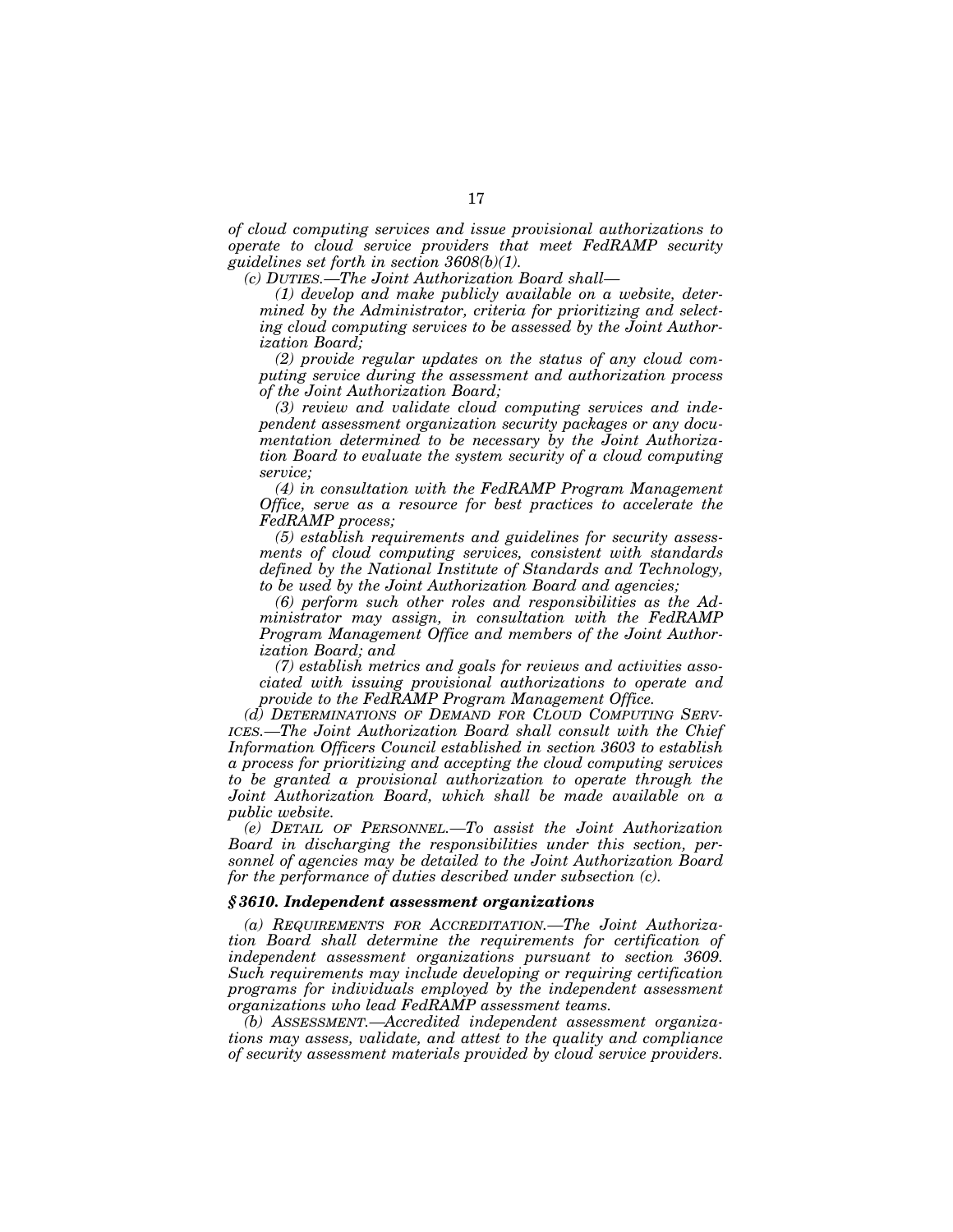## *§ 3611. Roles and responsibilities of agencies*

*(a) IN GENERAL.—In implementing the requirements of FedRAMP, the head of each agency shall, consistent with guidance issued by the Director pursuant to section 3612—* 

*(1) create policies to ensure cloud computing services used by the agency meet FedRAMP security requirements and other risk-based performance requirements as defined by the Director;* 

*(2) issue agency-specific authorizations to operate for cloud computing services in compliance with section 3554;* 

*(3) confirm whether there is a provisional authorization to operate in the cloud security repository established under section 3608(b)(10) issued by the Joint Authorization Board or a FedRAMP authorization issued by the FedRAMP Program Management Office before beginning an agency authorization for a cloud computing product or service;* 

*(4) to the extent practicable, for any cloud computing product or service the agency seeks to authorize that has received either a provisional authorization to operate by the Joint Authorization Board or a FedRAMP authorization by the FedRAMP Program Management Office, use the existing assessments of security controls and materials within the authorization package; and* 

*(5) provide data and information required to the Director pursuant to section 3612 to determine how agencies are meeting metrics as defined by the FedRAMP Program Management Office.* 

*(b) SUBMISSION OF POLICIES REQUIRED.—Not later than 6 months after the date of the enactment of this section, the head of each agency shall submit to the Director the policies created pursuant to subsection (a)(1) for review and approval.* 

*Upon issuance of an authorization to operate or a provisional authorization to operate issued by an agency, the head of each agency shall provide a copy of the authorization to operate letter and any supplementary information required pursuant to section 3608(b) to the FedRAMP Program Management Office.* 

*(d) PRESUMPTION OF ADEQUACY.— (1) IN GENERAL.—The assessment of security controls and materials within the authorization package for provisional authorizations to operate issued by the Joint Authorization Board and agency authorizations to operate that receive FedRAMP authorization from the FedRAMP Program Management Office shall be presumed adequate for use in agency authorizations of cloud computing products and services.* 

*(2) INFORMATION SECURITY REQUIREMENTS.—The presumption under paragraph (1) does not modify or alter the responsibility of any agency to ensure compliance with subchapter II of chapter 35 for any cloud computing products or services used by the agency.* 

## *§ 3612. Roles and responsibilities of the Office of Management and Budget*

*The Director shall have the following duties:* 

*(1) Issue guidance to ensure that an agency does not operate a Federal Government cloud computing service using Govern-*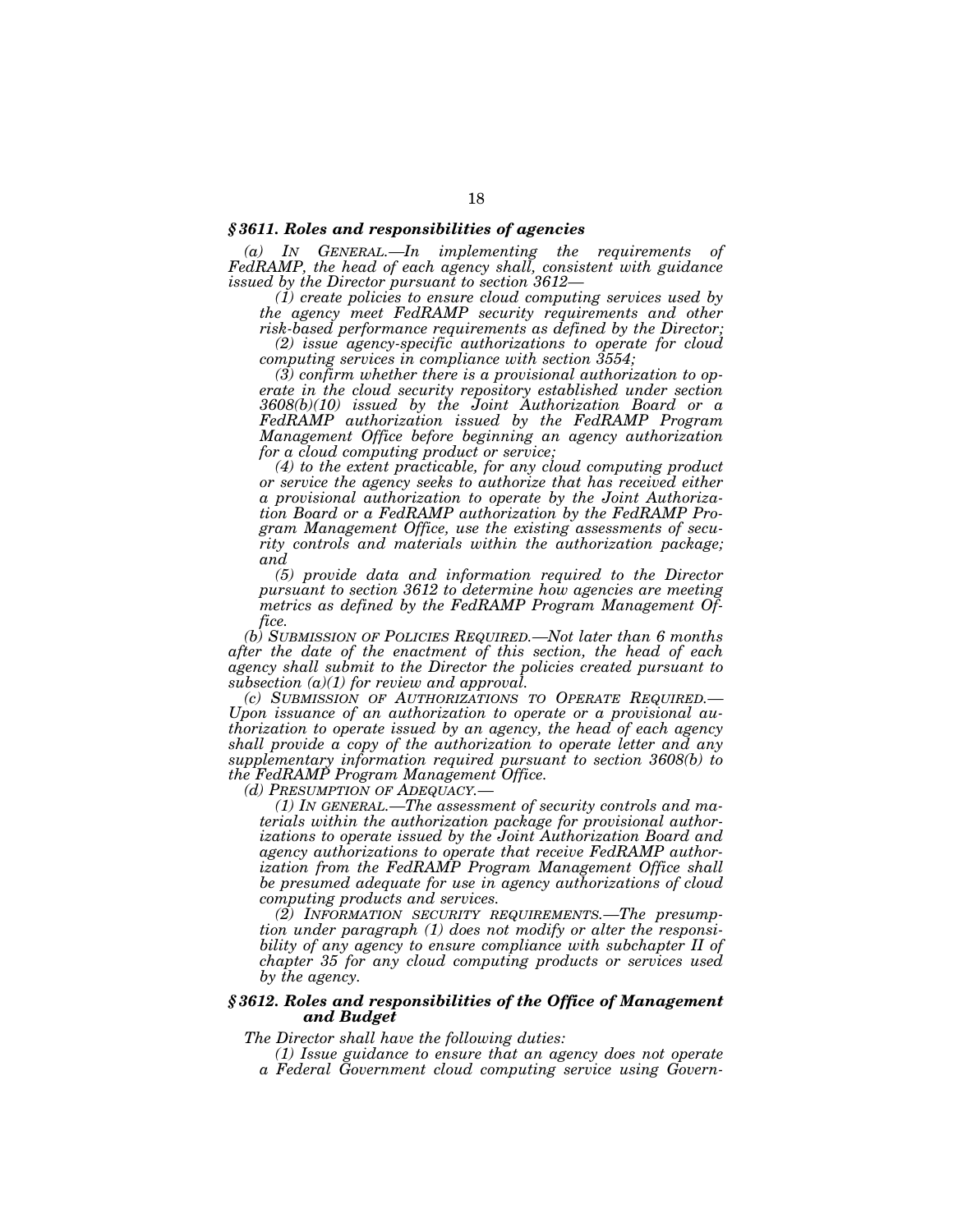*ment data without an authorization to operate issued by the agency that meets the requirements of subchapter II of chapter 35 and FedRAMP.* 

*(2) Ensure agencies are in compliance with any guidance or other requirements issued related to FedRAMP.* 

*(3) Review, analyze, and update guidance on the adoption, security, and use of cloud computing services used by agencies.* 

*(4) Ensure the Joint Authorization Board is in compliance with section 3609(c).* 

*(5) Adjudicate disagreements between the Joint Authorization Board and cloud service providers seeking a provisional authorization to operate through the Joint Authorization Board.* 

*(6) Promulgate regulations on the role of FedRAMP authorization in agency acquisition of cloud computing products and services that process unclassified information.* 

## *§ 3613. Authorization of appropriations for FEDRAMP*

*There is authorized to be appropriated \$20,000,000 each year for the FedRAMP Program Management Office and the Joint Authorization Board.* 

## *§ 3614. Reports to Congress*

*Not later than 12 months after the date of the enactment of this section, and annually thereafter, the Director shall submit to the Committee on Oversight and Reform of the House of Representatives and the Committee on Homeland Security and Governmental Affairs of the Senate a report that includes the following:* 

*(1) The status, efficiency, and effectiveness of FedRAMP Program Management Office and agencies during the preceding year in supporting the speed, effectiveness, sharing, reuse, and security of authorizations to operate for cloud computing products and services, including progress towards meeting the metrics adopted by the FedRAMP Program Management Office pursuant to section 3608(d) and the Joint Authorization Board pursuant to section 3609(c)(5).* 

*(2) Data on agency use of provisional authorizations to operate issued by the Joint Authorization Board and agency sponsored authorizations that receive FedRAMP authorization by the FedRAMP Program Management Office.* 

*(3) The length of time for the Joint Authorization Board to review applications for and issue provisional authorizations to operate.* 

*(4) The length of time for the FedRAMP Program Management Office to review agency applications for and issue FedRAMP authorization.* 

*(5) The number of provisional authorizations to operate issued by the Joint Authorization Board and FedRAMP authorizations issued by the FedRAMP Program Management Office for the previous year.* 

*(6) A review of progress made during the preceding year in advancing automation techniques to securely automate FedRAMP processes and to accelerate reporting as described in this section.*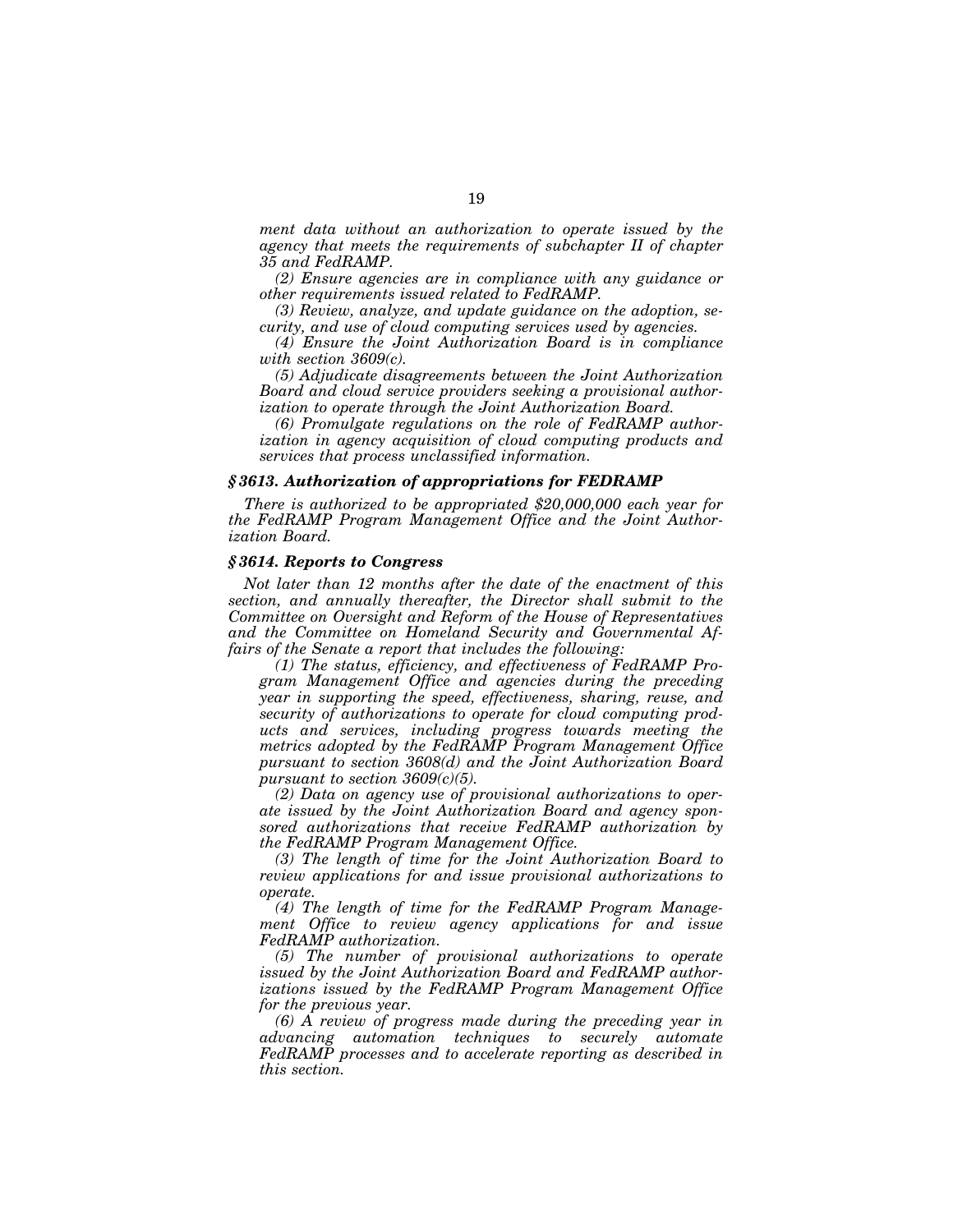*(7) The number and characteristics of authorized cloud computing services in use at each agency consistent with guidance provided by the Director in section 3612.* 

## *§ 3615. Federal Secure Cloud Advisory Committee*

*(a) ESTABLISHMENT, PURPOSES, AND DUTIES.—* 

*(1) ESTABLISHMENT.—There is established a Federal Secure Cloud Advisory Committee (referred to in this section as the ''Committee'') to ensure effective and ongoing coordination of agency adoption, use, authorization, monitoring, acquisition, and security of cloud computing products and services to enable agency mission and administrative priorities.* 

*(2) PURPOSES.—The purposes of the Committee are the following:* 

*(A) To examine the operations of FedRAMP and determine ways that authorization processes can continuously be improved, including the following:* 

*(i) Measures to increase agency re-use of provisional authorizations to operate issued by the Joint Authorization Board.* 

*(ii) Proposed actions that can be adopted to reduce the cost of provisional authorizations to operate and FedRAMP authorizations for cloud service providers.* 

*(iii) Measures to increase the number of provisional authorizations to operate or FedRAMP authorizations for cloud computing services offered by small businesses (as defined by section 3(a) of the Small Business Act (15 U.S.C. 632(a)).* 

*(B) Collect information and feedback on agency compliance with and implementation of FedRAMP requirements.* 

*(C) Serve as a forum that facilitates communication and collaboration among the FedRAMP stakeholder community. (3) DUTIES.—The duties of the Committee are, at a minimum, the following:* 

*(A) Provide advice and recommendations to the Administrator, the Joint Authorization Board, and to agencies on technical, financial, programmatic, and operational matters regarding secure adoption of cloud computing services.* 

*(B) Submit reports as required.* 

*(b) MEMBERS.—* 

*(1) COMPOSITION.—The Committee shall be comprised of not more than 15 members who are qualified representatives from the public and private sectors, appointed by the Administrator, in consultation with the Administrator of the Office of Electronic Government, as follows:* 

*(A) The Administrator or the Administrator's designee, who shall be the Chair of the Committee.* 

*(B) At least 1 representative each from the Cybersecurity and Infrastructure Security Agency and the National Institute of Standards and Technology.* 

*(C) At least 2 officials who serve as the Chief Information Security Officer within an agency, who shall be required to maintain such a position throughout the duration of their service on the Committee.*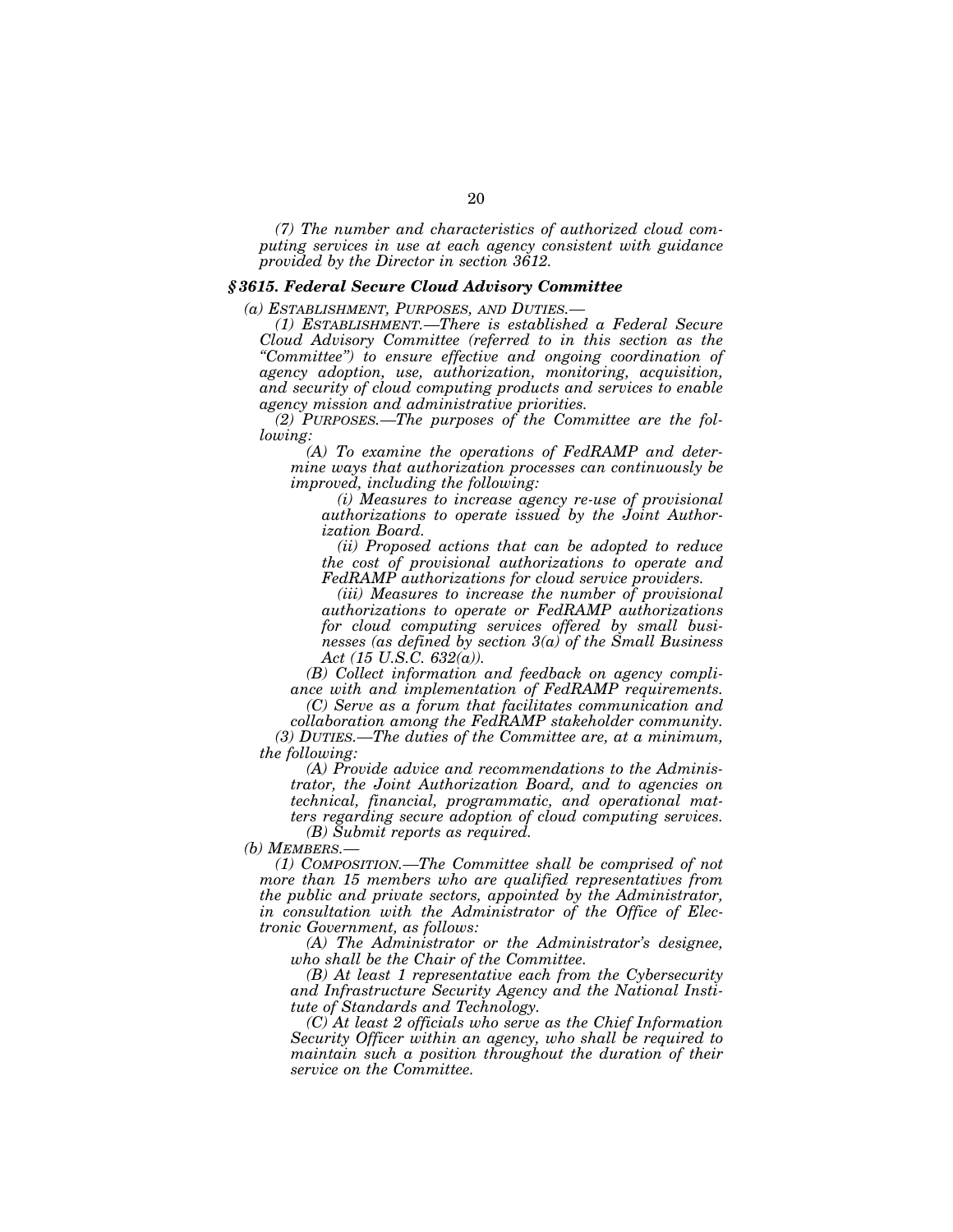*(D) At least 1 official serving as Chief Procurement Officer (or equivalent) in an agency, who shall be required to maintain such a position throughout the duration of their service on the Committee.* 

*(E) At least 1 individual representing an independent assessment organization.* 

*(F) No fewer than 5 representatives from unique businesses that primarily provide cloud computing services or products, including at least 2 representatives from a small business (as defined by section 3(a) of the Small Business Act (15 U.S.C. 632(a))).* 

*(G) At least 2 other government representatives as the Administrator determines to be necessary to provide sufficient balance, insights, or expertise to the Committee.* 

*(2) DEADLINE FOR APPOINTMENT.—Each member of the Committee shall be appointed not later than 30 days after the date of the enactment of this Act.* 

*(A) In GENERAL.—Each non-Federal member of the Committee shall be appointed for a term of 3 years, except that the initial terms for members may be staggered 1, 2, or 3 year terms to establish a rotation in which one-third of the members are selected each year. Any such member may be appointed for not more than 2 consecutive terms.* 

*(B) VACANCIES.—Any vacancy in the Committee shall not affect its powers, but shall be filled in the same manner in which the original appointment was made. Any member appointed to fill a vacancy occurring before the expiration of the term for which the member's predecessor was appointed shall be appointed only for the remainder of that term. A member may serve after the expiration of that member's term until a successor has taken office.* 

*(1) MEETINGS.—The Committee shall hold not fewer than 3 meetings in a calendar year, at such time and place as determined by the Chair.* 

*(2) INITIAL MEETING.—Not later than 120 days after the date of the enactment of this section, the Committee shall meet and begin the operations of the Committee.* 

*(3) RULES OF PROCEDURE.—The Committee may establish rules for the conduct of the business of the Committee, if such rules are not inconsistent with this section or other applicable law.* 

*(d) EMPLOYEE STATUS.—* 

*(1) IN GENERAL.—A member of the Committee (other than a member who is appointed to the Committee in connection with another Federal appointment) shall not be considered an employee of the Federal Government by reason of any service as such a member, except for the purposes of section 5703 of title 5, relating to travel expenses.* 

*(2) PAY NOT PERMITTED.—A member of the Committee covered by paragraph (1) may not receive pay by reason of service on the panel.* 

*(e) APPLICABILITY TO THE FEDERAL ADVISORY COMMITTEE ACT.— Notwithstanding any other provision of law, the Federal Advisory*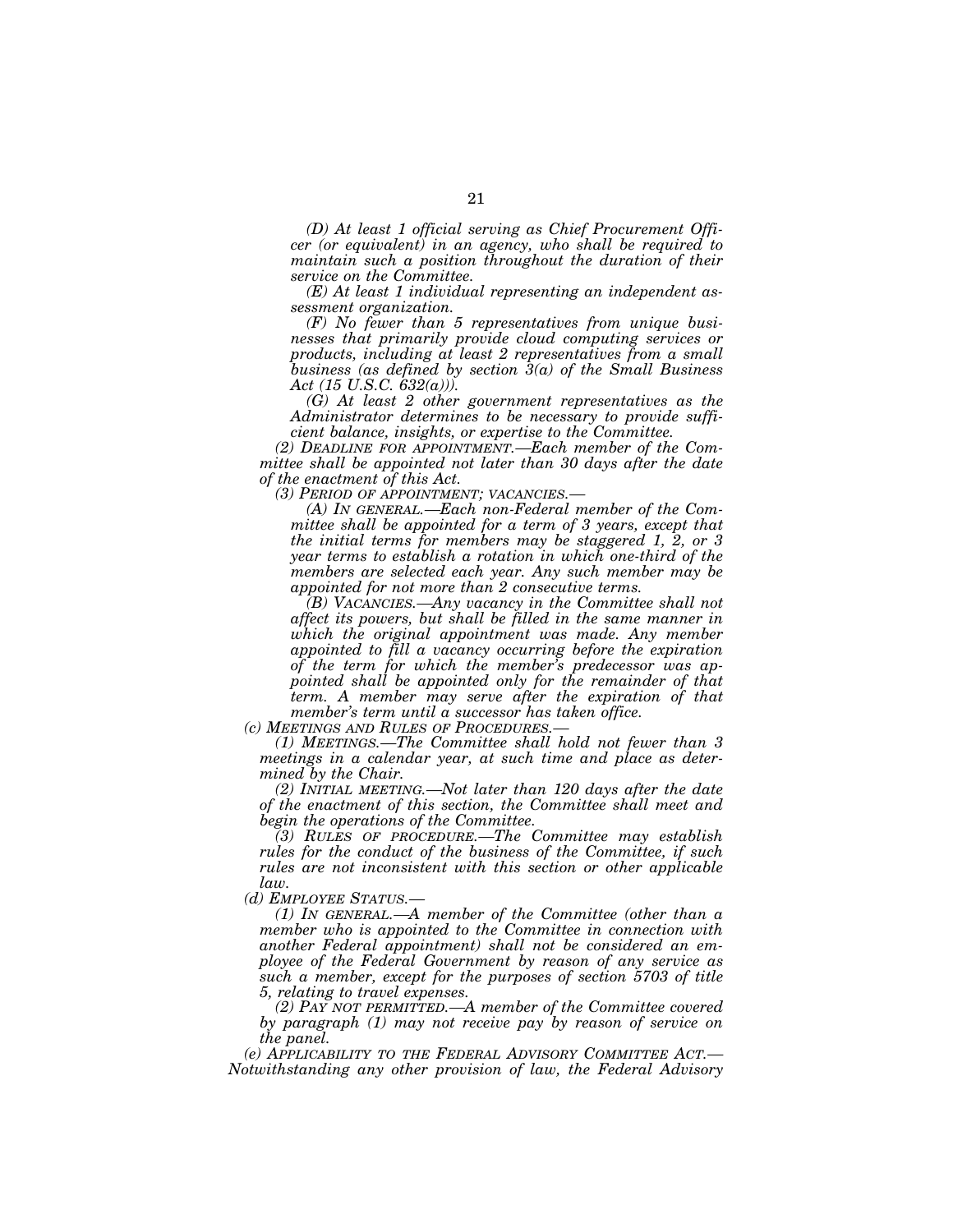*Committee Act (5 U.S.C. App.) shall apply to the Committee, except that section 14 of such Act shall not apply.* 

*(f) HEARINGS AND EVIDENCE.—The Committee, or on the authority of the Committee, any subcommittee, may, for the purposes of carrying out this section, hold hearings, sit and act at such times and places, take testimony, receive evidence, and administer oaths.* 

*(g) CONTRACTING.—The Committee, may, to such extent and in such amounts as are provided in appropriation Acts, enter into contracts to enable the Committee to discharge its duties under this section.*<br> *(h) INFORMATION FROM FEDERAL AGENCIES.* 

*(1) IN GENERAL.—The Committee is authorized to secure directly from any executive department, bureau, agency, board, commission, office, independent establishment, or instrumentality of the Government, information, suggestions, estimates, and statistics for the purposes of the Committee. Each department, bureau, agency, board, commission, office, independent establishment, or instrumentality shall, to the extent authorized by law, furnish such information, suggestions, estimates, and statistics directly to the Committee, upon request made by the Chair, the Chair of any subcommittee created by a majority of the Committee, or any member designated by a majority of the Committee.* 

*(2) RECEIPT, HANDLING, STORAGE, AND DISSEMINATION.—Information may only be received, handled, stored, and disseminated by members of the Committee and its staff consistent with all applicable statutes, regulations, and Executive orders.* 

*(i) ASSISTANCE FROM AGENCIES.— (1) OTHER DEPARTMENTS AND AGENCIES.—In addition to the administration of the Committee by the General Services Administration, other agencies may provide to the Committee such services, funds, facilities, staff, and other support services as the head of the agency determines to be advisable and as is authorized by law.* 

*(2) DETAIL OF EMPLOYEES.—Any Federal Government employee may be detailed to the Committee without reimbursement from the Committee, and such detailee shall retain the rights, status, and privileges of his or her regular employment without interruption.* 

*(j) POSTAL SERVICES.—The Committee may use the United States mails in the same manner and under the same conditions as agencies.* 

*(k) EXPERT AND CONSULTANT SERVICES.—The Committee is authorized to procure the services of experts and consultants in accordance with section 3109 of title 5, but at rates not to exceed the daily*  rate paid a person occupying a position at Level IV of the Executive *Schedule under section 5315 of title 5.* 

*(l) REPORTS.—* 

*(1) INTERIM REPORTS.—The Committee may submit to the Administrator and Congress interim reports containing such findings, conclusions, and recommendations as have been agreed to by the Committee.* 

*(2) ANNUAL REPORTS.—Not later than 18 months after the date of the enactment of this section, and annually thereafter, the Committee shall submit to the Administrator and Congress*